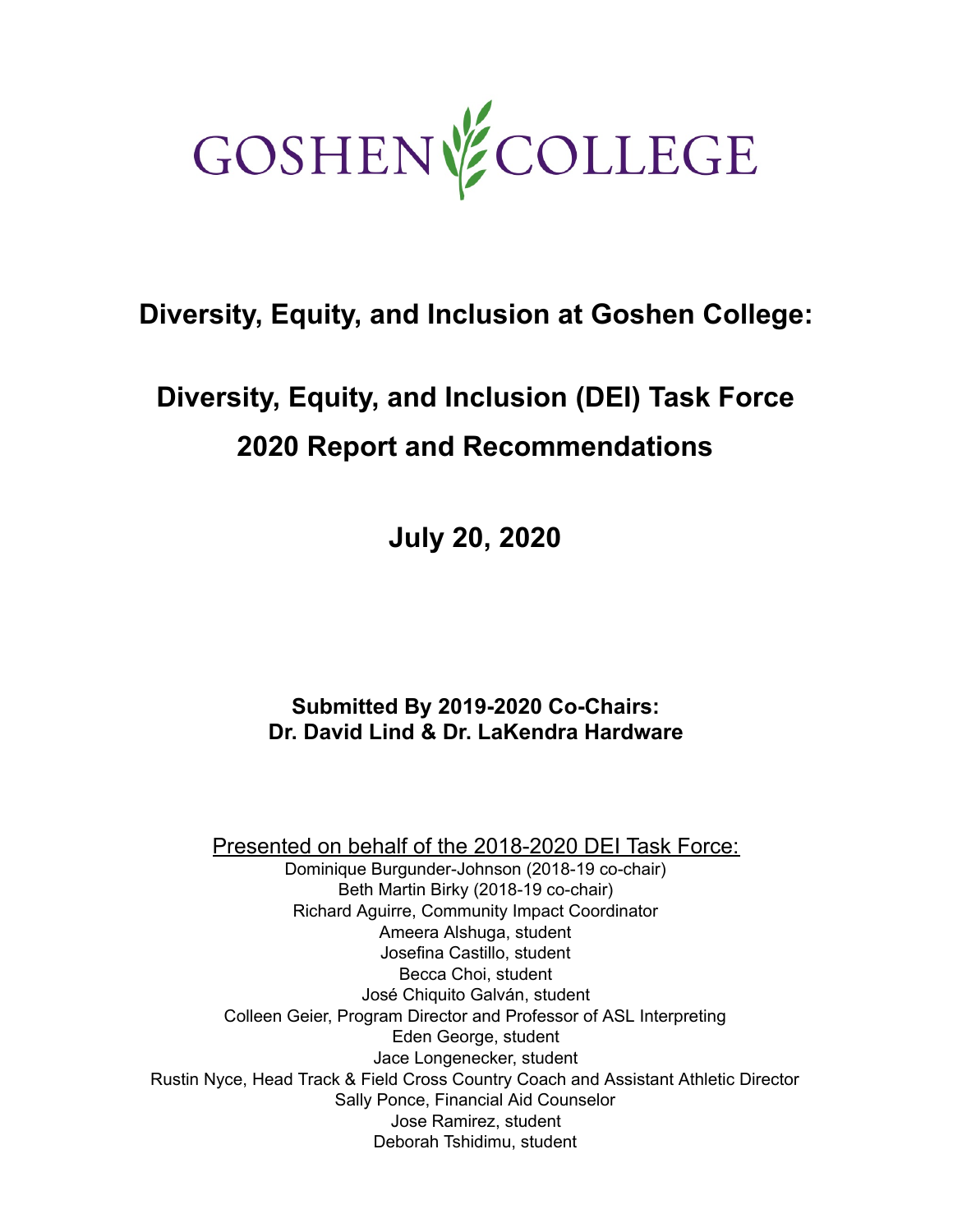The report of the DEI Task Force captures the story of who Goshen College has been historically, and identifies the pieces of the climate, culture and context which present opportunities for growth and progress in the areas of diversity, equity and inclusion.

In the spring of 2018, as one part of this ongoing work, President Stoltzfus convened a Diversity Equity and Inclusion (DEI) Task Force to better understand the context of DEI in the Goshen College community. The President's two-year charge for the Task Force was to:

- 1. Identify what GC is currently doing to promote an inclusive and equitable campus experience for all members of our community - and how well we are doing so.
- 2. Communicate and make visible Goshen College's ongoing work in the areas of diversity, equity and inclusion.
- 3. Propose ways to improve our effectiveness in being a more inclusive and equitable campus, including identification of what new resources and changes should be considered.

As a starting point, we articulated what we mean by the words diversity, equity and inclusion. How we think of and operationalize these definitions on our campus will impact how DEI is understood, experienced and received by all. Goshen College can and should work to cultivate a new understanding of and approach to all three pieces of this work: diversity, equity and inclusion. Historically, in most venues, the focus and/or efforts to advance diversity often is filtered through the lens of demographics, which typically emphasizes the proportion of minoritized groups present in an environment. In that kind of context, "diversity" often becomes coded language for identifying non-majority members of a group of the community.

Importantly, we should operationalize how we approach "diversity" across campus as noting who is represented as well as who is not represented at all times in all spaces -- with an understanding that we should always have a diverse representation - in every facet of who we are as students, faculty and staff. Efforts to expand and support diverse representation across campus should be a priority as we seek to best serve Goshen College. Lack of diverse representation in the full spectrum of identity and being often leads to experiences and encounters where inequity results and inclusion is not experienced. Unfortunately, those members of our community who feel the brunt of this impact tend to be those from minoritized identities.

#### **Key Challenges Identified by the Task Force:**

- 1. Institutional Identity
- 2. Continuity and Assessment Problems: Finding an Institutional Home for DEI
- 3. Lack of Diverse Faculty
- 4. Equitable Support Systems for Minoritized Students, Faculty and Staff
- 5. Communication and Skill-Building Around DEI

#### **Summarizing the Key Challenges:**

Our focus group data identified the challenge *institutional identity* presents to some members of our GC community: employees and students, continue to find it difficult to feel included in Mennonite space. This is not to say that Mennonite culture does not have a central role to play. Rather, it is to say that thoughtful work needs to be done to construct the story of who we are in a way that invites participation without centering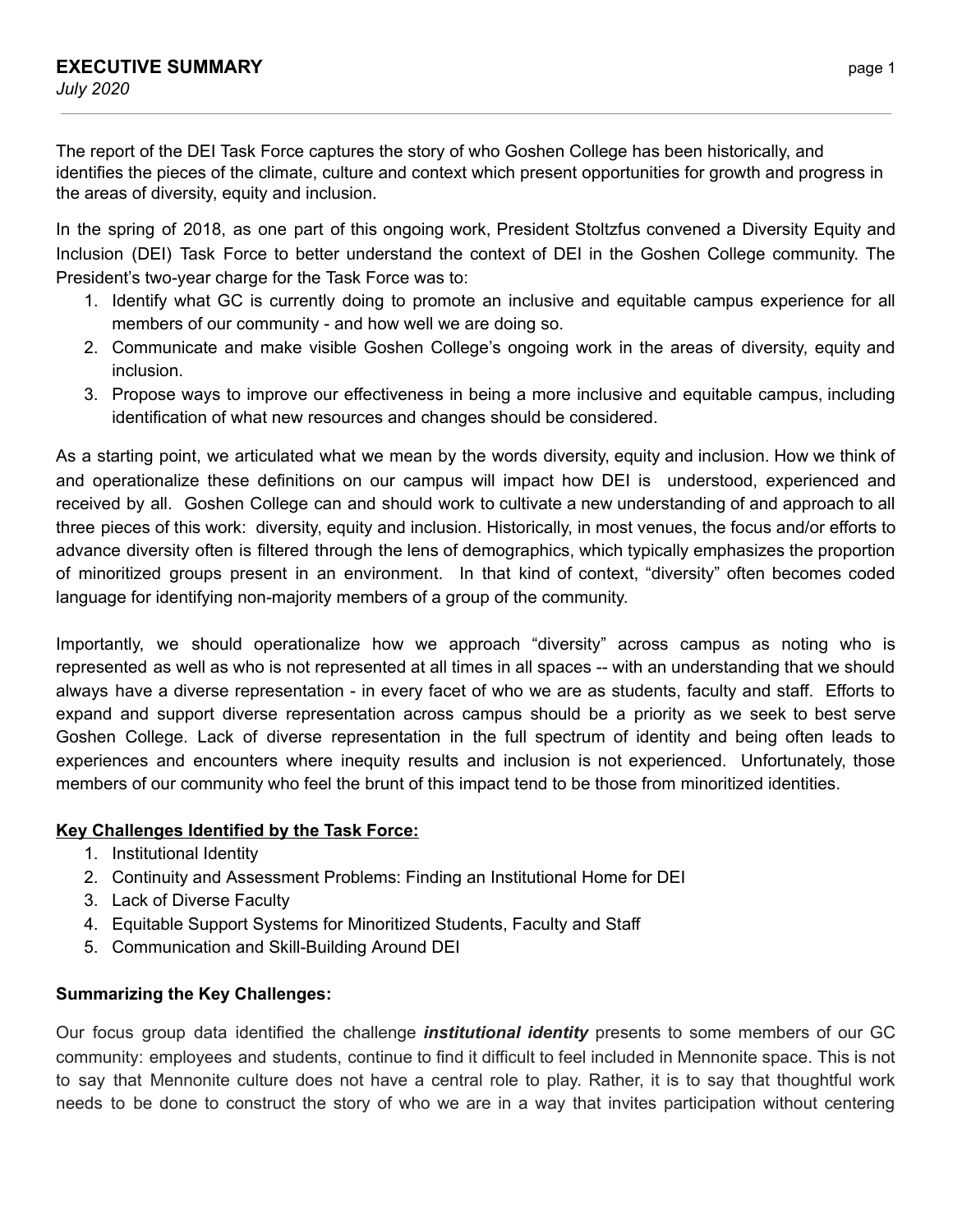#### **EXECUTIVE SUMMARY** page 2

Mennonite experience to the extent that it nullifies the intentional efforts towards inclusion and integration across the institution.

The institutional work of advancing DEI should be shared across the institution with incentives and expectations to have been addressed. Connected to these *continuity* problems is the need to systematize understanding, skills, and knowledge associated with assessment. This is partly about follow-through. We have had many DEI-related initiatives that have either failed or been incomplete due to a lack of assessment and follow-through.

The *lack of diverse faculty* creates incongruity with the impact, implications, messaging and receptivity that diversity and inclusion is a serious commitment on behalf of the entire institution. Another area that impacts that messaging and receptivity is the ongoing, increased need for *support and response to minoritized groups* (of race, ethnicity, sex/gender, religion, etc.). Intentional and adequate attention to this area will aid in making those community members experience Goshen College as a place that is home -- whether students, faculty or staff.

Finally, these challenges help identify the need for effective *communication and skill-building around diversity, equity and inclusion*. The manner in which aspects of diverse identity and/or being are addressed (or not addressed) institutionally speak to a problematic reality in how diversity, equity and inclusion is understood and operationalized on GC's campus.

## **Recommendations (Executive Summary includes Full Recommendations):**

- **1. Articulate a Vision for Diversity, Equity, and Inclusion at Goshen College** 
	- Upper administration should cast a vision for what DEI means at Goshen College and what we will seek to accomplish in the next five to ten years. This should include the identification of who will be responsible for holding this vision and what mechanisms will be in place to inspire and hold the community accountable.
- **2. Strengthen Resources For Work On Diversity, Equity And Inclusion And For Support Of Students and Staff From Minoritized Identity Groups** 
	- Maintain dedicated multi-faceted staffing structure to support the scope of diversity, equity and inclusion work needed
		- Hire one additional person to aid in implementing general DEI programming and specific support for minoritized community members, in conjunction with the Director of DEI
		- Hire one additional person to aid in implementing DEI training and education programming across campus for students, faculty and staff
		- Hire one additional person to cross-support DEI and be situated within Academics, on the curriculum and faculty level
	- Build programs and allocate resources to support more effectively students from minoritized identity groups (1st-generation, low-income, LGBTQIA+, international and students of color)
	- Training for staff and faculty broadly to support more effectively students from minoritized identity groups
	- Equip and support Bias Matters Response Team (BMRT) in broadening their scope to offer an educational component that will complement existing accountability work of processing cases. This effort allows the BMRT to help address systemically the issues they are seeing in cases.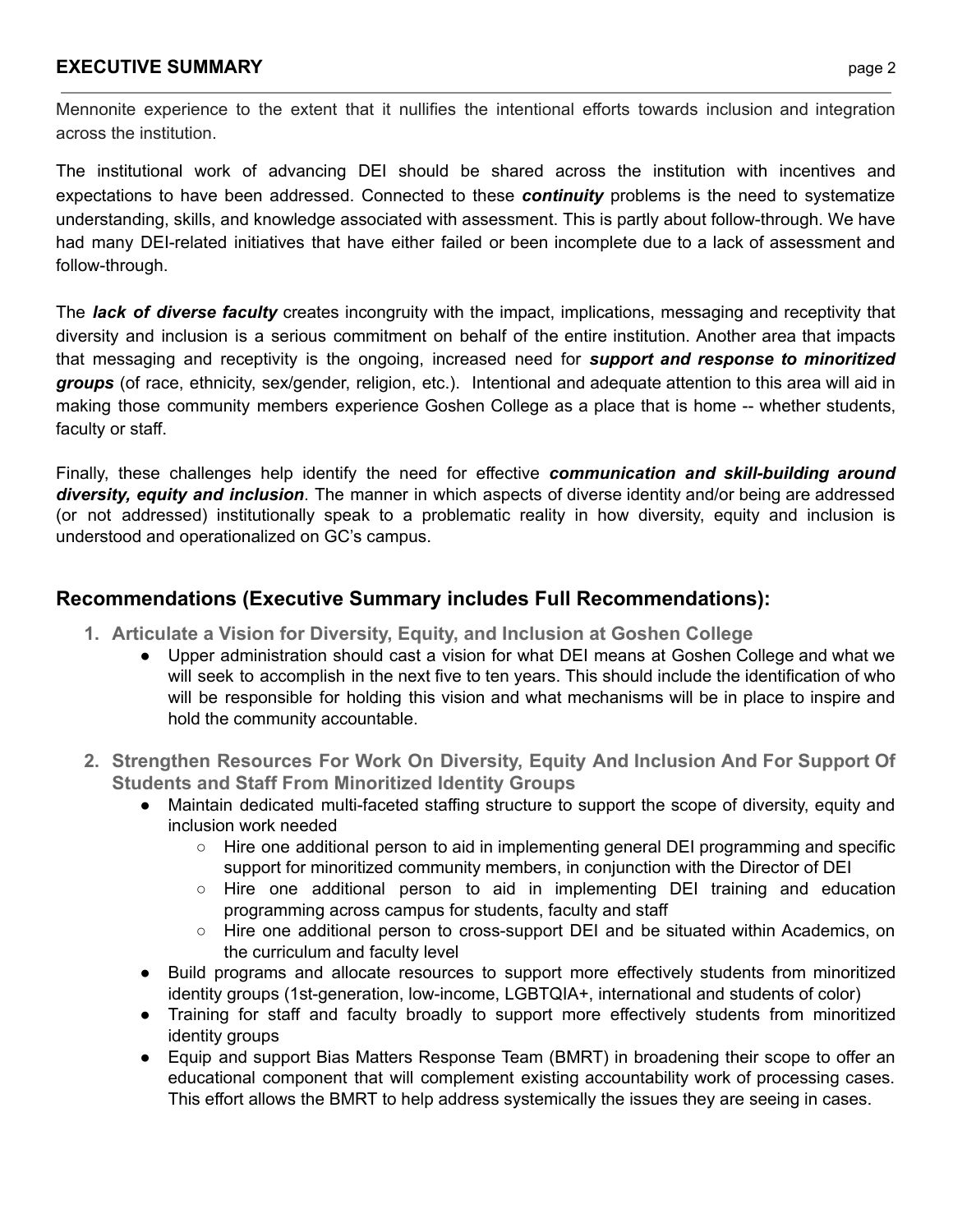- **3. Increase Recruitment And Maintain Retention Of Students, Staff And Faculty From Historically Marginalized Groups** 
	- Expand resourcing, innovation and efforts in Admissions, Development and other departments to recruit and retain successfully students from demographics with less than 10% enrollment at Goshen College
	- Broaden and deepen programs and resources for faculty and staff from historically marginalized groups
- **4. Establish a Diverse Faculty** 
	- This involves understanding what it means to Goshen College to have a diverse faculty. It means exploring and purposefully pursuing strategies that make that possible. It means expanding how we understand or interpret what institutional "fit" means. It means understanding what kind of support and safety and mutuality diverse faculty need to feel engaged and included at Goshen College.
	- Ensure that DEI is a central function of the Human Resources Department
- **5. Institutionalize Diversity, Equity And Inclusion Across Campus** 
	- Implement institutional accountability for the work of DEI goals to ensure DEI is seen as the efforts of an institution and not a department and/or individual(s)
	- Include diversity, equity and inclusion work as part of the regular assessments and plans for individuals and departments
	- Establish ongoing and informed assessment and prioritization of DEI components (Systemic sustainability); this includes space for shared evaluation and transparency about priorities (and resources)
	- Understand and evaluate failed, aborted, abandoned, overlooked DEI initiatives--from grants to strategic plans
- **6. Communicate** 
	- Communicate mission statement, resources and progress on a website that would be helpful to those considering coming to Goshen College as well as to those already here (ongoing)
	- Implement staffing/resources/plan dedicated to keep the DEI website/webpages updated regularly. Revisit with GC's Com-Mar department to rebuild the initial website/infrastructure, but initial and ongoing updating of content throughout the site needs to be owned by faculty/staff who are most tied to respective pages within the site since they are the "experts" on their content areas. Some quick initial thoughts about potential content collaborators or co-owners for each section of the site:
		- Homepage: DEI
		- Student Resources: Student Life
		- Employee Resources: HR
		- Support Resources: BMRT & SMRT
		- Academics & Scholarship: Dean's Office
		- Research & Assessment: DEI Task Force
	- Report annually to the community from President and DEI leadership based on the institutional vision and mission established for DEI.
	- Conduct assessment communication and outreach across the institution. This assessment might include:
		- Regularly assess quality and equity of experience across demographic groups, looking for gaps/inequities and then working to address them.
			- Analyze survey data as regards satisfaction, would you recommend GC to a friend, experiences on campus (senior survey for students, HERI survey for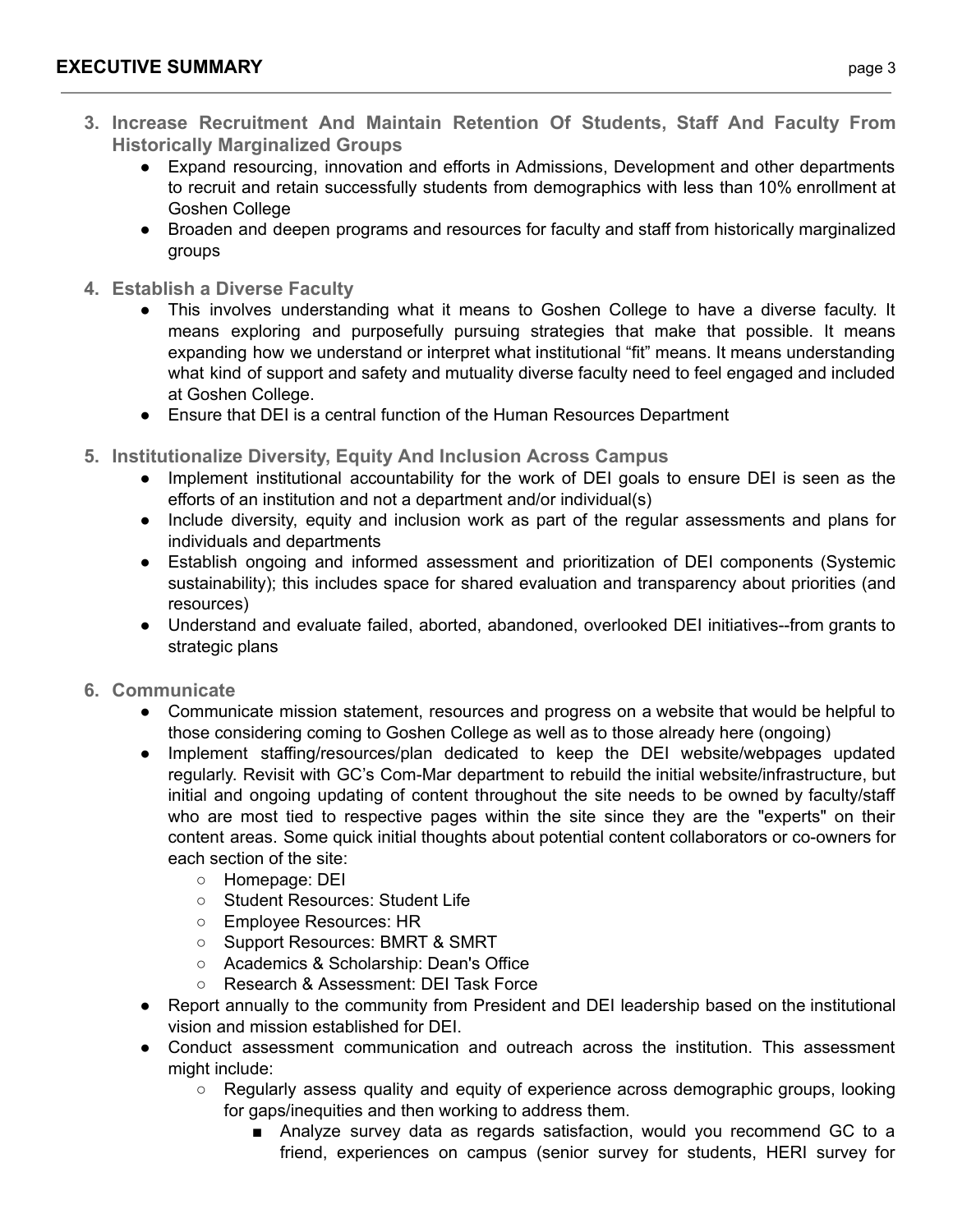faculty, and staff experience survey for staff), retention, participation in and access to opportunities

■ Develop systematic ways to access information about reasons for leaving for those who do not stay at GC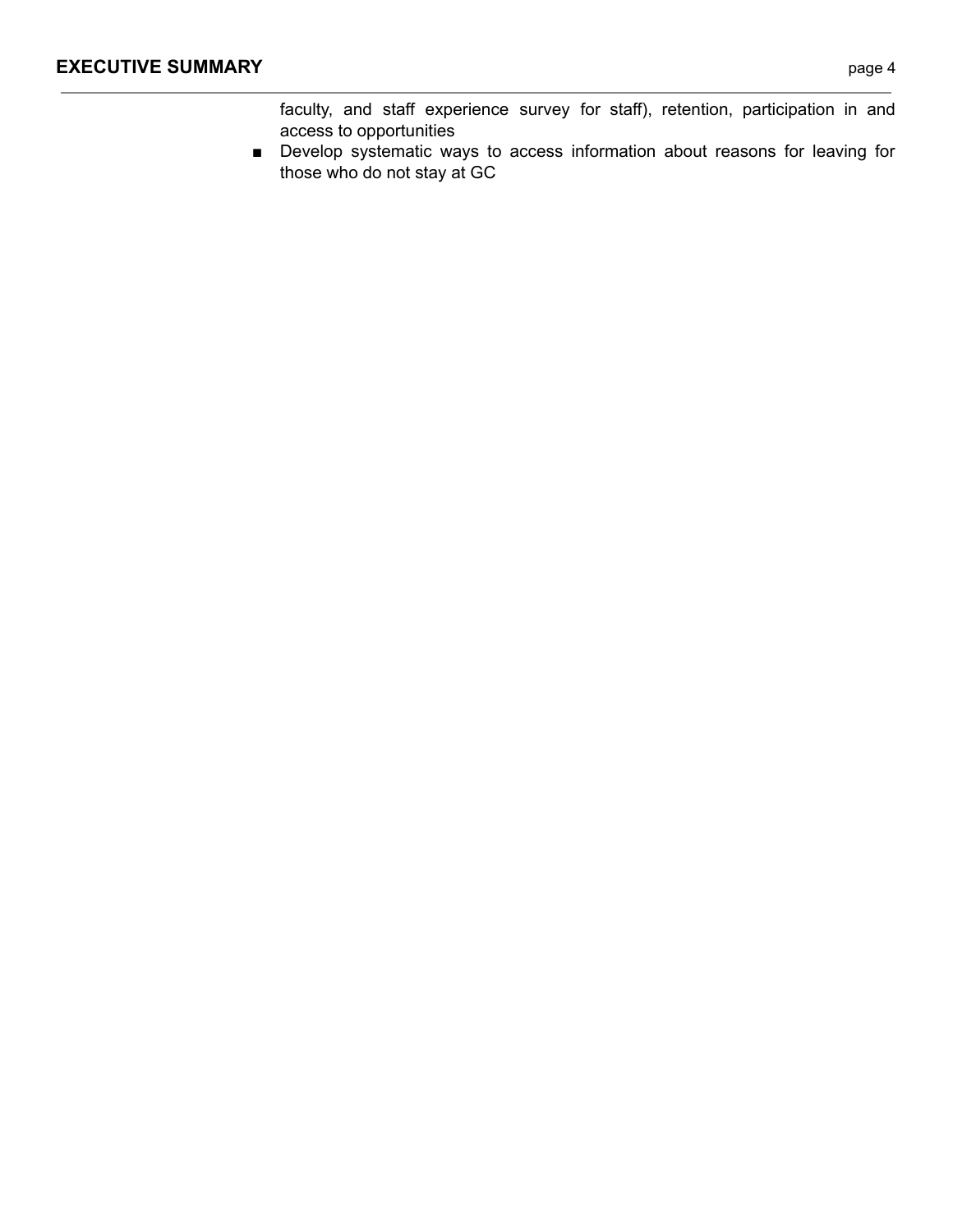#### **Introduction: Mandate and Research Process**

Understanding that this report is but one retelling and reframing of the larger story of Goshen College in the journey to realize a diverse, equitable and inclusive community, we offer these words as an attempt to capture the institutional inquiry conducted by the Diversity, Equity and Inclusion Task Force during the 2018-20 academic years. As part of that inquiry, students, faculty and staff stood together in the sifting of the collective student, faculty and staff experiences for the purpose of proposing recommendations to increase the effectiveness of Goshen College at being more inclusive and equitable. We asked what needs to happen around the institutional work (within departments, divisions and individuals) to commit more intentionally and purposefully to effective stewardship of diversity, equity and inclusion at Goshen College. We explored both the history of Goshen College through documents, memories and records as well as the current context, through audits, listening sessions, focus groups and surveys. The reality is that the work never stops, and there is nothing new under the sun. However, our understanding of and engagement in all these things can and should be new with every year.

Goshen College has a longstanding purpose to provide an education that is fully integrated with a commitment to acting for peace and justice in the world. This purpose is reflected in the current mission of Goshen College, *to transform local and global communities through courageous, creative and compassionate leaders. Shaped by Anabaptist-Mennonite tradition, we integrate academic excellence and real-world experience with active love for God and neighbor*. It is also articulated in our vision statement; *Rooted in the way of Jesus, we will seek inclusive community and transformative justice in all that we do*. When people come to Goshen College, whether as employees, students or visitors, we intend that their experiences be exceptional. We pursue the values and practices of equity and inclusion so that students and staff of all races, ethnicities, nationalities, faiths, sexual orientations, gender identities and socioeconomic circumstances can feel welcome here and have equitable opportunities to flourish, learn, and contribute to the creation of this community.

Since the turn of the 21st century, issues of diversity, equity and inclusion have been central to the strategic vision of Goshen College (see Showalter 1999, Brenneman 2010, Stoltzfus 2019). This work has been ongoing, and important progress was made through the development of relationships with the local Latinx community which, since 2010, has led to a significant growth in the number of Latinx students on campus, through the transformation of the general education program and especially the first year experience in 2012, and the recent hiring of a Director of Diversity, Equity, and Inclusion in 2018. However, it is also clear that we need to pull together the disparate pieces of these and other efforts and to reflect on them strategically so that we can move forward with a coordinated vision for the future of this work at Goshen College.

In the spring of 2018, as one part of this ongoing work, President Stoltzfus convened a Diversity Equity and Inclusion (DEI) Task Force to better understand the context of DEI in the Goshen College community. The President's two-year charge for the Task Force was to:

- 1. Identify what GC is currently doing to promote an inclusive and equitable campus experience for all members of our community - and how well we are doing so.
- 2. Communicate and make visible Goshen College's ongoing work in the areas of diversity, equity and inclusion.
- 3. Propose ways to improve our effectiveness in being a more inclusive and equitable campus, including identification of what new resources and changes should be considered.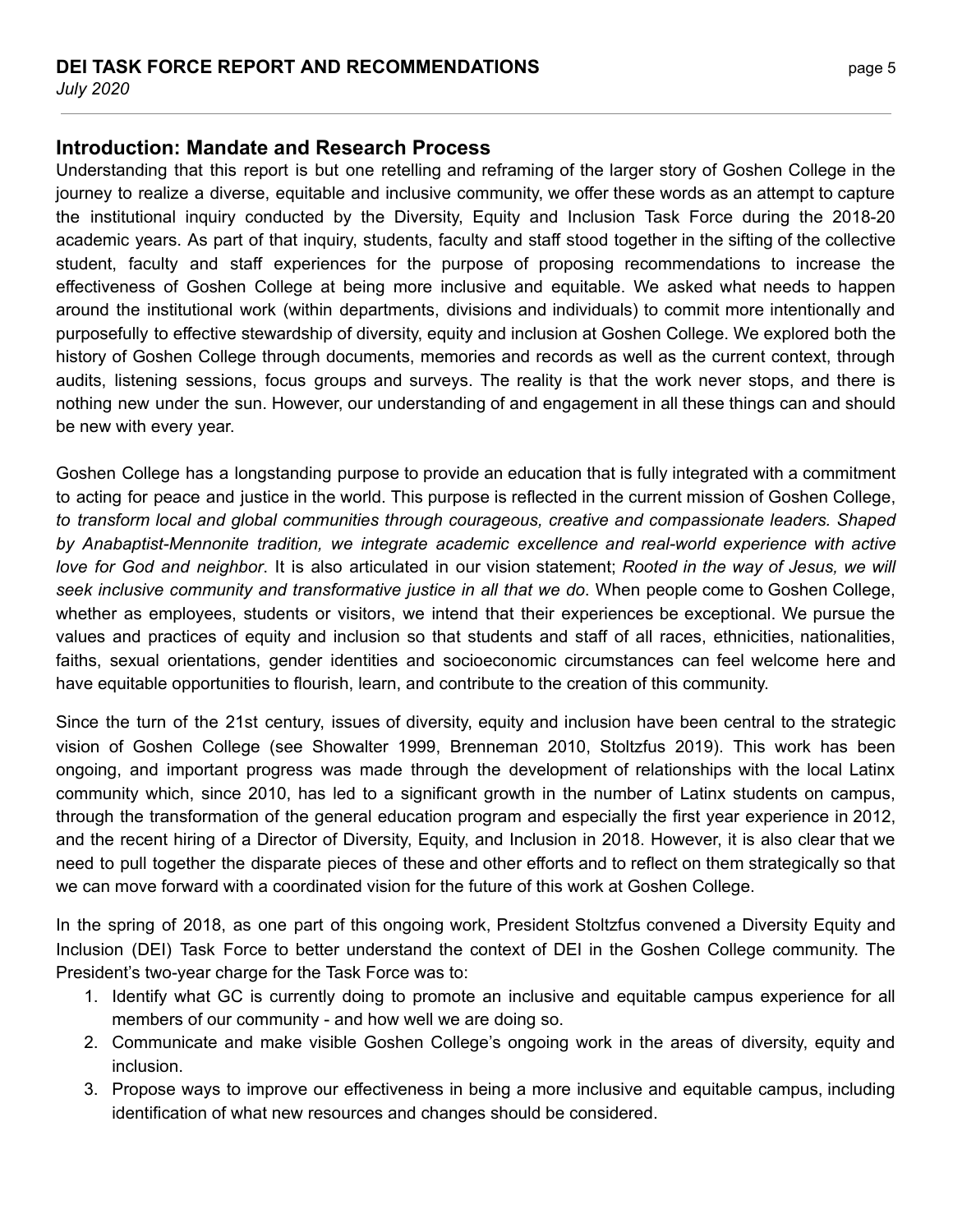The Task Force was led initially by co-chairs Dominique Burgunder-Johnson and Beth Martin Birky. In the Fall of 2019, newly appointed Director for Diversity Equity & Inclusion, Dr. LaKendra Hardware and Professor of Sociology, David Lind were asked to take over the co-chair positions. In addition to the co-chairs, membership of the Task Force consisted of 12 students, staff and faculty from across campus. The group worked hard and did superb, inclusive and critical work. They drew from previous studies on campus, conducted a communications and activities audit, held focus groups with many members of the community (students, staff, faculty and the Provost Leadership Team), as well as hosting several listening sessions with employees and students (see Appendix A for more details). This report is a result of their collective effort and we are indebted for this work to the members of the DEI Task Force and to all the members of the Goshen College community who worked with them and contributed ideas and experiences.

#### **Definitions and Assumptions**

What does diversity, equity and inclusion mean at GC? As a starting point for answering this question, President Stoltzfus, working with feedback from the Task Force, drafted working definitions for diversity, equity and inclusion and these three definitions provided a basis for the focus group conversations that the Task Force conducted with community members. At Goshen College, we seek to understand, engage and live with difference. Our commitment to diversity, equity and inclusion strives to build an intercultural community of practice that takes students, faculty, staff and community members deeper than multicultural or cross-cultural models of community. The following working definitions guide us in these efforts:

**Diversity** is the sum of the ways that people are both different and similar. Diversity has many dimensions that intersect in a wide variety of ways; these dimensions include race, ethnicity, gender, sexual orientation, language, culture, religion, mental and physical disability, class, immigration status, and others.

**Equity** means an intentional focus to reduce disparities in opportunities, experiences and outcomes for all members of the campus community. Equity is expressed in a commitment to address historical and current manifestations of social bias and exclusion, including the ways in which social arrangements disadvantage some groups and legitimate others.

**Inclusion** means belonging to a campus environment in which people are respected, accepted and connected to one another. Community members come together in friendly, caring, and authentic ways, and have opportunities to participate in community life and its ongoing evolution.

How we think of and operationalize these definitions on our campus will impact how DEI is understood, experienced and received by all. Goshen College can and should work to cultivate a new understanding of and approach to all three pieces of this work: diversity, equity and inclusion. Historically, in most venues, the focus and/or efforts to advance diversity often is filtered through the lens of demographics, which typically emphasizes the proportion of minoritized groups present in an environment. In that kind of context, "diversity" often becomes coded language for identifying non-majority members of a group of the community.

At Goshen College, this notion of diversity as coded has become understood to pertain primarily (and sometimes solely) to our Latinx population -- resulting in members from other minoritized groups feeling left out or invisible to the work being done to advocate for them in our community. This can contribute to furthering an already existing "us vs. them" mentality that has been identified as experienced by community members. The work of inclusion becomes thwarted despite all our great efforts when a community member feels tolerated, tokenized or further marginalized because of how we've framed diversity, equity and/or inclusion. A new and needed approach to understanding diversity at Goshen College can be to operate out of the assumption that,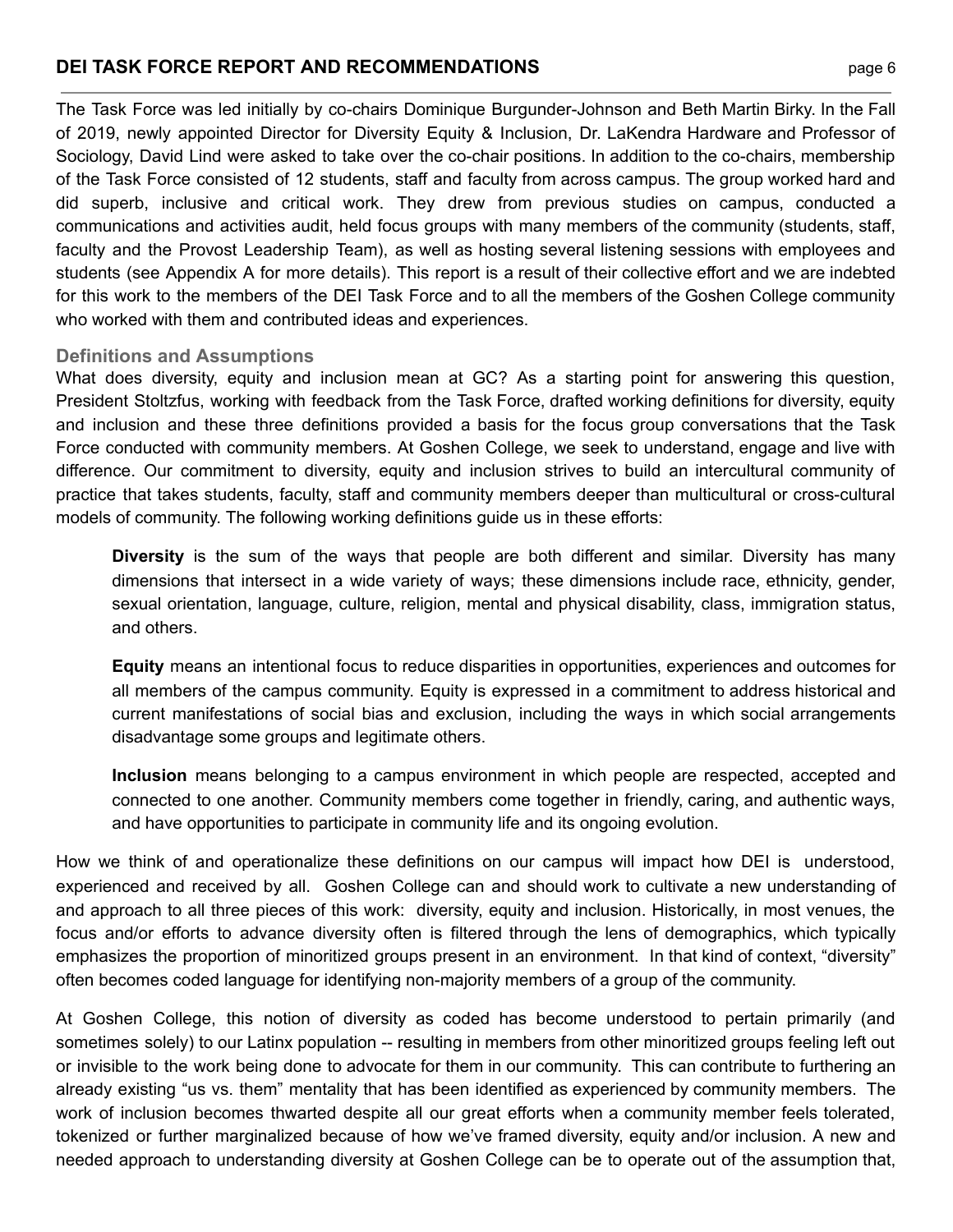in reality, our campus is, in fact, already a diverse community in a multitude of ways including race, ethnicity, religion, gender, sex, and politics, to name a few. Presence or participation across the full spectrum of diverse beings helps build a healthier campus community with intentionality, care and nurture.

Importantly, we should operationalize how we approach "diversity" across campus as noting who is represented as well as who is not represented at all times in all spaces -- with an understanding that we should always have a diverse representation - in every facet of who we are as students, faculty and staff. Efforts to expand and support diverse representation across campus should be a priority as we seek to best serve Goshen College. Lack of diverse representation in the full spectrum of identity and being often leads to experiences and encounters where inequity results and inclusion is not experienced. Unfortunately, those members of our community who feel the brunt of this impact tend to be those from minoritized identities.

The structure of the report that follows builds on these observations and is organized into three broad sections. The first is a summary of assets and opportunities, a toolkit of values, practices, and experiences, that the Task Force identified as part of GC culture and community. The second section outlines some of the challenges Goshen College faces as we work toward a vision for DEI in the future. The third section concludes with some specific recommendations for future work on DEI. This report is a summary of the Task Force work rather than an exhaustive account and our intention is simply to make a small contribution to the larger story, the ongoing conversation and practice of transformational work with diversity, equity and inclusion at Goshen College.

## **Assets and Opportunities**

Goshen College has a rich and distinctive collection of cultural and organizational resources for engaging with diversity, equity and inclusion. We have organized these below in light of our experience working on the Task Force and take full responsibility for any lack of imagination, missing information, or poverty of interpretive insight.

#### **A Diffuse and Multifaceted Commitment To Diversity, Equity, and Inclusion**

Diversity, equity, and inclusion are diffusely and systematically prioritized in the values and structures of Goshen College. In the Task Force inquiries this was apparent at the level of individual relationships, in the variety of programming and initiatives that pertain to DEI and in survey data on campus climate. For example, when asked about the ways in which Goshen College is successful at working toward equity and inclusion, students often highlighted their relationships with GC employees noting that faculty, administrators and staff care about students. At the level of programing, our audit identified over 130 separate initiatives pertaining to DEI ranging from course-specific academic units or assignments to student clubs, from specific equity practice assessments and DEI focused workshops to the resourcing of bilingual financial aid counselors and accessible lab and classroom computer stations, from programing like the Goshen Monologues, MLK day and International Coffeehouse to the importance of spaces like Java Junction, interdepartmental coffee hours, and book clubs (see Appendix B).

Our focus group research also highlights the significant role that student-led initiatives have played on campus. Some recent examples often cited by employees and students include the Open Letter campaign that contributed to changes in Goshen College's Hiring Policy, activity around Title IX reform on campus, and the work of the Intercultural Coalition of Goshen College (ICGC). Finally, survey data indicate that compared to other small colleges like our own, many demographic groups at GC experience significantly less discrimination than at other institutions, including: graduate students, teaching faculty, staff, administrators, men, US persons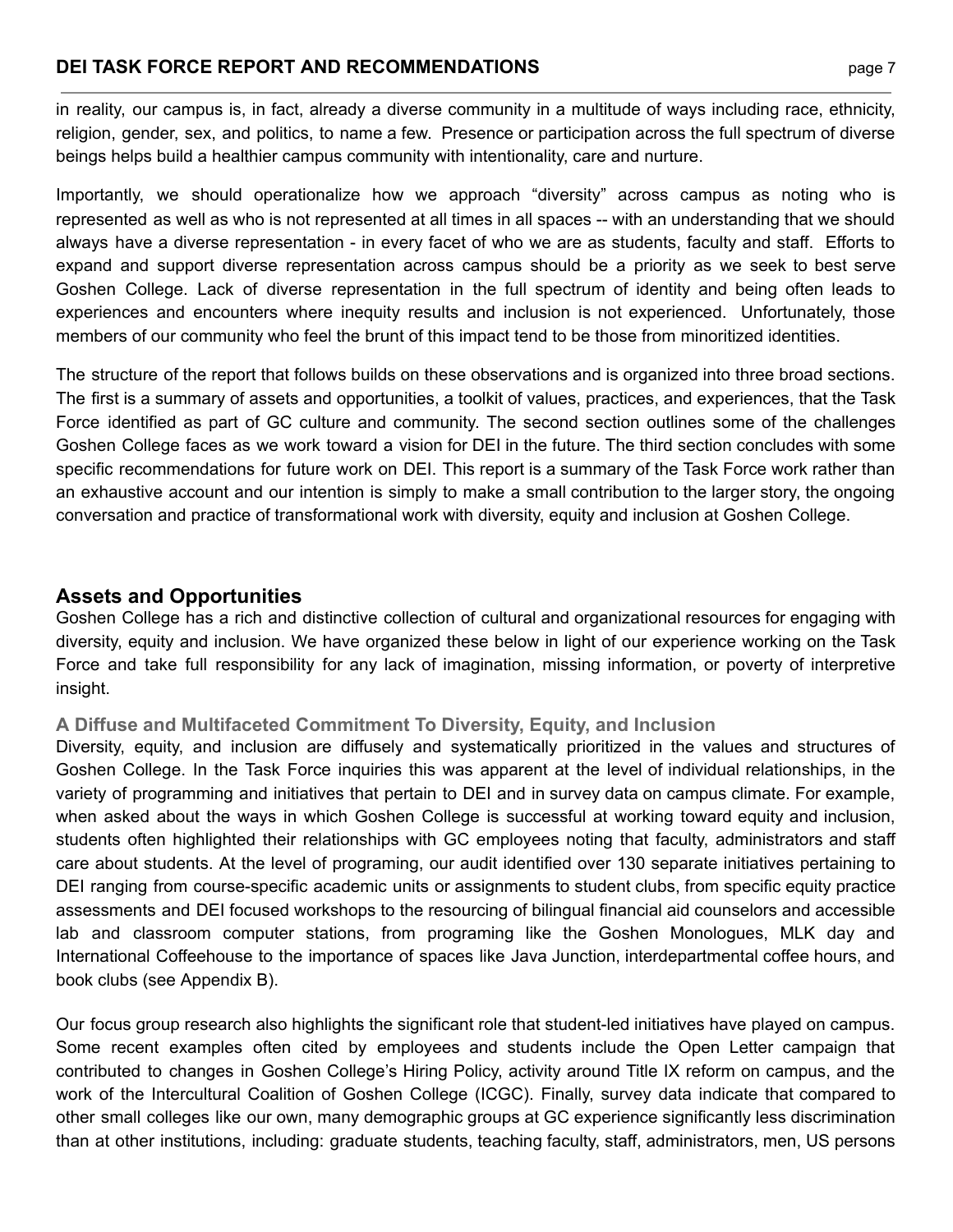of color, internationals, LGBTQIA+, and liberal individuals. In addition, GC students and employees were consistently more likely than those at other institutions to have participated in and appreciated diversity/equity training and activities on campus. For example, 91% of GC undergraduates report having participated in some kind of training or activity related to racial/ethnic issues (for a more detailed summary of this survey see Appendix C.). It was clear to the Task Force that there is a broad and meaningful commitment to diversity, equity, and inclusion at Goshen College and even some coincidence, if not causal connection, between our diffuse value commitments, a multifaceted collection of related programing and initiatives, and a general campus climate that scores well relative to other places like our own. At the same time, there is also a need for more strategic clarity about what we mean by DEI and what we intend to be working on with regard to DEI if we hope to make intentional and mindful changes.

#### **The Mennonite Tradition and Intercultural Engagement**

The Mennonite tradition has played and continues to play an important role in shaping Goshen College's distinctive way of responding to diversity and to calls for equity and inclusion. Anabaptist commitments to community and peaceful reconciliation and to the ideals of service and justice exemplified in the life of Jesus Christ both motivate and shape the organizations encounters with diversity and injustice. This tradition has intersected with cross-cultural experiences at the college to shape a distinctive GC-orientation to intercultural engagements. To us, what is distinctive about intercultural engagement is that it values learning with, rather than learning about each other, it attempts to move beyond hosting, welcoming, or visiting to a social space defined by mutuality, reciprocity, and ongoing engaged relationships. The Study Service Term (SST) is one example of this. Founded in 1968, SST was an outgrowth of the experiences of conscientious objectors working in the United States and abroad and a response to the civil rights movement locally and independence movements around the globe. It put into practice GC's longstanding commitment to service but the particular expression of "service" imagined at Goshen College emphasizes the reciprocity of cross-cultural encounter and the act of learning with and from the people we encounter rather than treating service as expert-driven solutions to other people's social problems. This collective project, while never perfect, is an expression of GCs distinctive way of understanding intercultural engagement.

A second example of this commitment to a distinctive kind of intercultural engagement is work conducted as part of the 2005 Lilly Transformational Grant that funded the Center for Intercultural Teaching and Learning (CITL) at Goshen College from 2006-2012. An explicit purpose of the CITL's work was to "make a Goshen College education accessible to Latino students" (Lilly Proposal 2005). A wide variety of programming was developed across the institution to achieve this goal including professional development among faculty and staff, efforts to increase the portfolio of financial assistance options, and student orientations and mentorship programming. Additionally, at the heart of this work was a committed effort to develop more reciprocal and engaged relationships with the Latinx community in the City of Goshen and in Elkhart County more generally. This was and remains an imperfect and ongoing process of learning from and with the local Latinx community in an effort to better include local, Latinx people in our community.

It is also the case that intercultural education often elides a direct confrontation with issues of equity and inclusion. Both of our examples are again a useful reference point. In the case of SST, there are deep structures of inequality built into this model of international and intercultural education both in terms of student access and in terms of the kinds of reciprocity experienced in study and service locations. To mark the 50th anniversary of SST, a conference was held in which these inequities, particularly with regards to student access, were the central focus of the conference. Out of that conference has emerged a variety of revisions to the SST program that attempt to prioritize the needs of marginalized groups on campus when designing high quality international and intercultural education programs so that it is accessible to all students. In the case of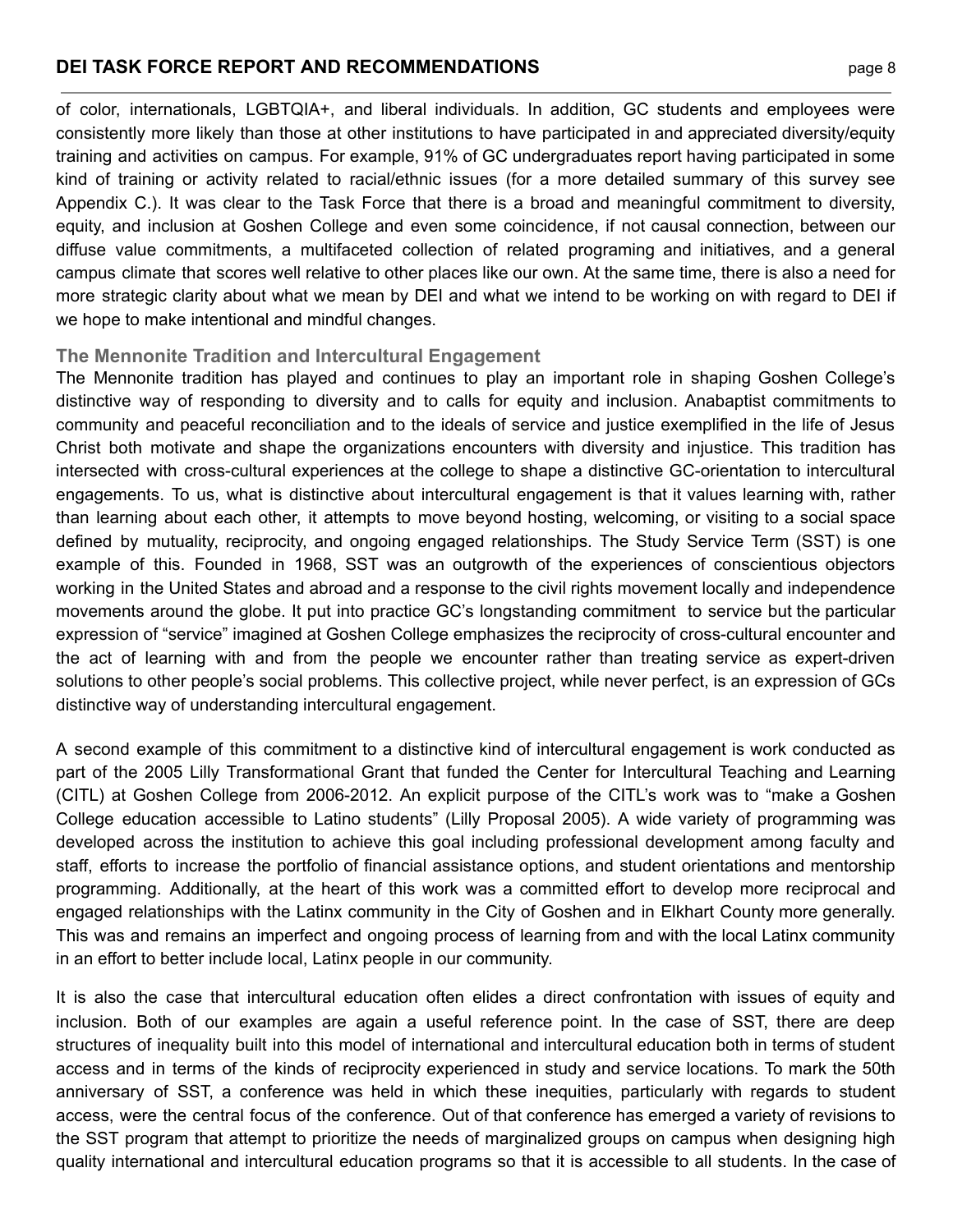the efforts surrounding the CITL, some members of our community feel that talk of diversity is coded as pertaining primarily to our Latinx population, resulting in members from other minoritized groups feeling left out or invisible to the work being done to advocate for them in our community<sup>1</sup>. In both cases, the process involved is emblematic of the conviction that service is premised on intercultural encounters that prioritize reciprocal, ongoing and engaged relationships and seek, imperfectly, to meet the needs of all involved.

The central observation here is that the distinctive approach to intercultural engagement that has grown out of Goshen College's Anababtist tradition has inspired the cultivation of relationships locally, globally and with each other. These relationships as well as the distinctive commitments that inspire them are assets in the work for a future that knows diversity and pursues equity and inclusion.

#### **Demographic Transitions**

Goshen College has experienced significant demographic change in the past 15 years. Whether by design, as in the case of a growing proportion of Latinx students on campus, or as a result of broader changes in the world, as in the case of a shrinking pool of Mennonite students, these changes have impacted the context for thinking about diversity, equity and inclusion. Demographic data is not always the best way to describe diversity but it is an important piece of the puzzle. There are at least seven demographic trends that we choose to highlight here (see Appendix D for a more detailed account of demographic change).

- 1) With regard to racial and ethnic diversity in the student body, the Latinx population has grown, the white population has shrunk and by and large there has been little to no change in the proportion of students identifying with all other racial and ethnic categories, including international students.
- 2) The religious profile of the Goshen College student body has changed. Mennonites now make up about one quarter of the student body and there has been considerable growth in the number of Catholic students on campus.
- 3) Goshen College is serving a larger proportion of students from lower socioeconomic backgrounds. The best indicator of socioeconomic status is the percent of Pell Grant recipients on campus. For the total student population (traditional undergraduates, adult and continuing education students, graduate students) the numbers have increased from 21 percent in 2007 to 29 percent in 2019 and looking just at the traditional undergraduate population the increase is from 21 percent to 34 percent.
- 4) More students are commuting to campus than have in the past. Fifty percent of all students enrolled at GC today are living off campus as compared to 35 percent in the mid 2000s. This trend is less dramatic, but still evident among traditional undergraduates, 40 percent of whom were living off campus in 2019.
- 5) A larger proportion of the student body is involved in athletics than was the case in the mid 2000s. In 2019 almost a quarter (23%\*) of traditional undergraduates participated in a collegiate sport compared to fifteen percent in 2007.
- 6) There was very little change in the racial and ethnic composition of GC employees between 2000 and 2018. Whites made up a vast majority of this population, decreasing slightly from 91 percent in 2001 to 84 percent in 2019. There has been more change in the racial composition of administrative faculty and staff than among teaching faculty. For example, 100 percent of full time teaching faculty were white in 2001 and 92 percent were white in 2019 in contrast to administrative faculty and staff for whom the respective numbers are 88 percent and 79 percent (GC Reports does not separate out the numbers for administrative faculty and staff).

<sup>1</sup> It may be useful, in both of these cases, to consider how these initiatives relate to the concept of "targeted universalism" developed by John Powell and the Center for Inclusion and Belonging.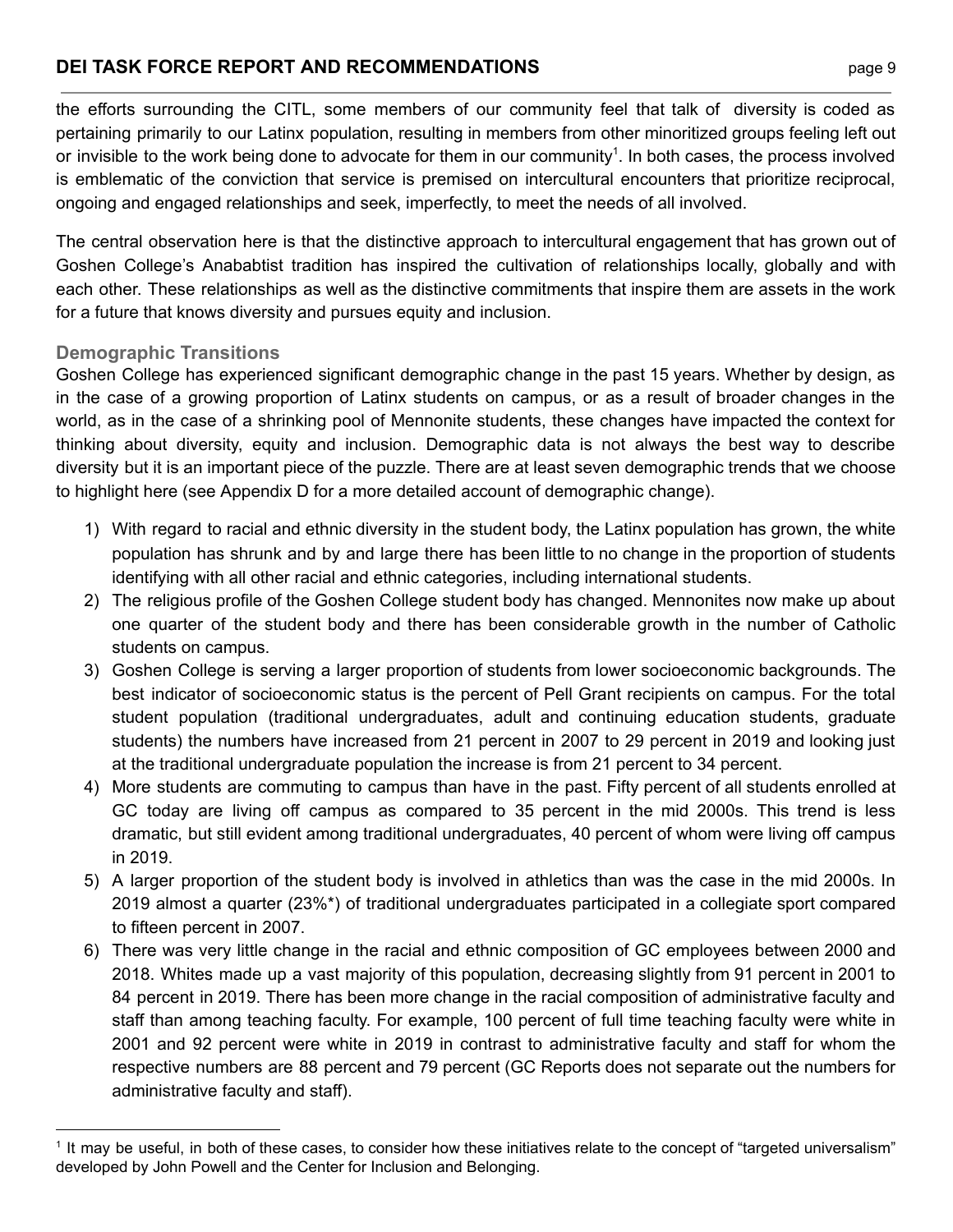7) Perhaps the greatest change among employees was change in the religious composition of this group. By 2019, Conservative Protestants (10%) and Mainline Protestants (9%) accounted for almost 20 percent of the employees and Catholics represented an additional 5 percent. Mennonites, who accounted for 55 percent of employees in 2001 decreased to 46 percent in 2019. This change was particularly evident among full time teaching faculty who went from 78 percent Mennonite to 57 percent. Throughout this period, the second largest religious group after Mennonites has been "unknowns."

## **Key Challenges**

## **1. Institutional Identity**

Goshen College faces a variety of challenges with regard to ongoing work on DEI. Some of these are broad challenges like the economic pressure faced by many institutions of higher education. Another broad challenge is the tension between particularity and integration that accompanies any diverse collective. Particularity and integration was the title of an article written by Robert Reyes about his work at the Center for Intercultural Teaching and Learning. Reyes' article argued that diversifying a college campus requires the creation of cultural spaces on campus where minoritized groups can feel "at home." Yet, the challenge of creating "homes" is always connected to the challenge of creating skills and narrative pathways that bridge the space between those homes.

Historically the tension between particularity and integration has been easier for Goshen College to overcome than it is today partly because the vast majority of students and employees were Mennonite and partly because there was enough economic capital generated by ethnic Mennonites to support the institution. It is unlikely that the particularities of Mennonite culture and identity can continue to serve the integrative functions that Goshen College needs in the present and future<sup>2</sup>. This is not to say that Mennonite culture does not have a central role to play, rather, it is to say that thoughtful work needs to be done to construct the story of who we are in a way that invites participation without centering Mennonite experience.

Our focus group data in particular, made it clear that parts of our community, both employees and students, continue to find it difficult to feel included in Mennonite space.

Another expression of the tension between particularity and integration was a broadly held concern with "cliques" or what was sometimes framed as diversity without interaction between groups. As one person put it, "there's lots of different groups, but they don't interact much, you know, athletes, commuters, and then race, gender, etc," or as another person articulated, "People can come from three areas Athletics, Elkhart County, or white Mennonite." Another expression of this tension occurs in campus ministries and particularly in the context of chapels.

## **2. Continuity and Assessment Problems: Finding an Institutional Home for DEI**

DEI faces continuity problems and assessment problems that speak to the need for clarity around where DEI resides in the organizational structure and who oversees DEI at Goshen College. In terms of continuity problems, this refers currently to the intentional, primary efforts to support DEI being primarily centered in the ongoing efforts of support and presence, planning and programming out of the division of Student Life. Other entities across campus don't have the incentive to make DEI efforts a part of their ongoing, daily work in the

 $^2$  In 2010, Goshen College hired Salter, Mcneil and Associates, LLC to conduct a cultural audit of Goshen College. The findings and recommendations in that report continue to be a valuable resource for thinking about the past and future role of Mennonite culture and identity at Goshen College.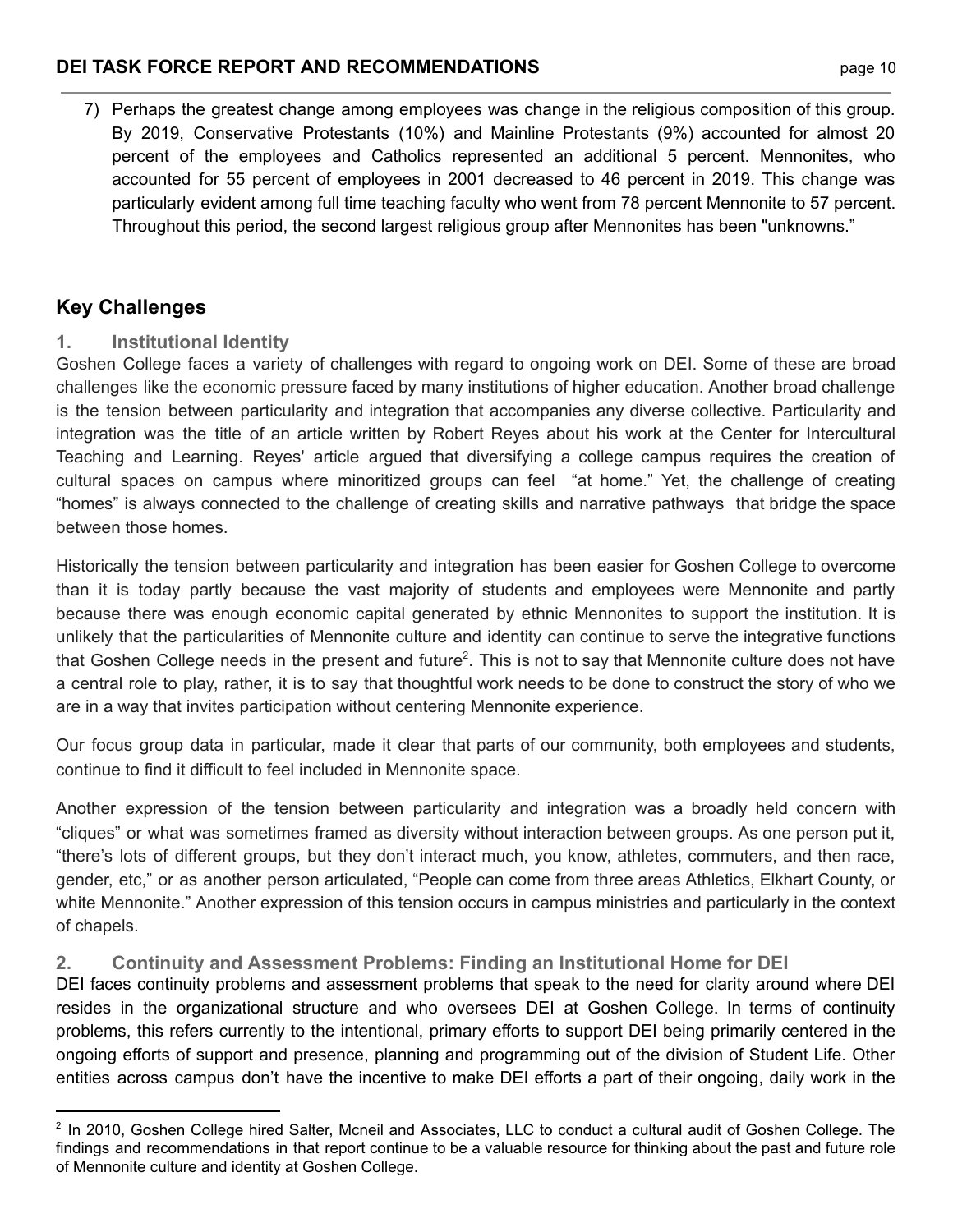same way. The institutional work of advancing DEI should be shared across the institution with incentives and expectations to have been addressed. Connected to these continuity problems is the need to systematize understanding, skills, and knowledge associated with assessment. This is partly about follow-through. We have had many DEI related initiatives that have either failed or been incomplete due to a lack of assessment and follow through.

Diversity, equity and inclusion is important to all the parts and pieces of our collective experience and its particular manifestations in the Biology department, for example, are different from its manifestations in the Physical Plant but they are held together by a diffuse sense of commitment across campus. These diffuse commitments are important but there needs to be an institutional space that is responsible for articulating the story of DEI at Goshen College and specific people who are accountable for pursuing the present and future of DEI at Goshen College. One theme that emerged from our focus groups was that there was a lack of historical knowledge about DEI efforts at the college. Even the relatively recent efforts of the CITL and the role it played in creating a home for Latinx people on campus is not clear in some people's mind. There are lessons to be learned from our past DEI work but they are not systematically recorded or remembered and no one is responsible for doing that work.

In exploring some of this history the Task Force noted several broad patterns in this history. First, DEI efforts tend to be funded by outside resources. For example, the Hispanic Ministries Program relied on funds from the Mennonite Church (see Hinojosa 2012 for more details). The creation of the Multicultural Affairs Office (MAO) in 1992 was funded by the Lilly endowment as was the work undertaken by the CITL.

Secondly, efforts dedicated specifically to orchestrating DEI at Goshen College tend to be structured at a programmatic level rather than having access to broad administrative oversight and this impacts the authority that DEI officers have in the institution. This is something that we as an institution know and have worked at in the past. For example, in the early 2000s the director of the MAO, Odelet Nance, lobbied to create the Multicultural Affairs Committee (MAC) largely because the MAO was tasked with diversity goals for Goshen College but had very little authority or oversight to pursue those goals at the level of the whole system. The creation of MAC gave the MAO access to upper level administration ensuring that these diversity goals were at least kept on the table.

A final observation is that the efforts to institutionalize the knowledge and experience learned as part of the Lilly Transformational Grant are not well documented and nor are the consequences that losing those funds had on DEI work at Goshen College. By the time Lilly Funds expired in 2014, the MAO, international education and the recruitment and retention work being done through the CITL had been consolidated in the short-lived Center for International and Intercultural Education (CIIE). With the loss of Lilly funds and in the context of budget restructuring between 2016 and 2017, the CIIE was reorganized and more or less dismantled. Some elements of the work formerly associated with the MAO as well as most of the remaining programming associated with Latinx recruitment and retention followed Gilberto Perez into his new role as Dean of Student Life. International Education returned to a home under the Academic Dean. This transition was not well planned or documented and left a great deal of confusion surrounding DEI questions at Goshen College. For example, this was the general context within which the student-led Intercultural Coalition of Goshen College emerged to issue a set of demands for change at the institution that included among other things the "creation of an intercultural resource center where minorities and other students can gather to promote a community" as well as anti-racism trainings for faculty, staff and students both of which had historically existed and been cultivated by the MAO. To be clear, we are not advocating for the re-creation of something like the MAO but it seems clear that Goshen College has struggled to translate its diffuse commitments to DEI into a fully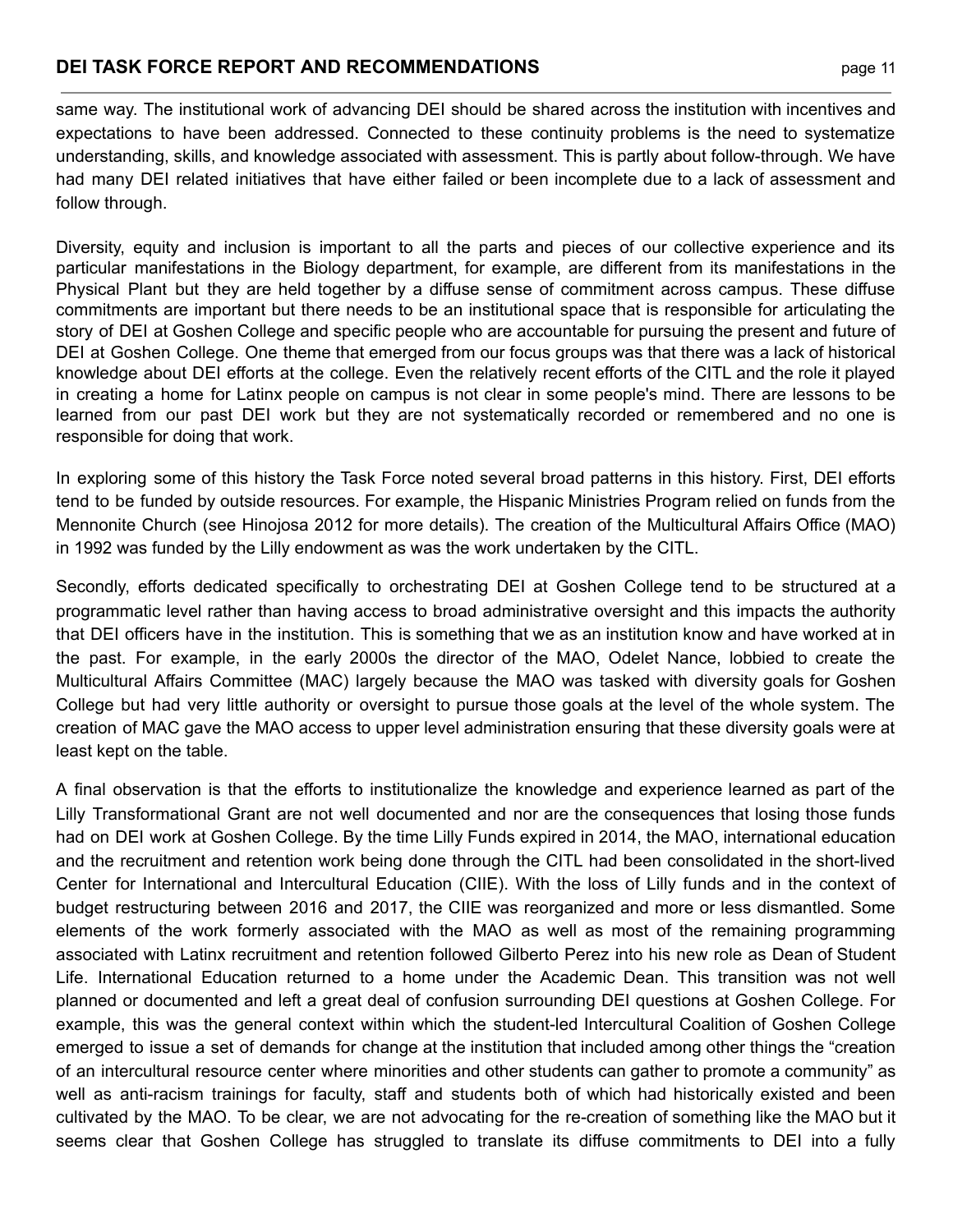resourced position with the authority to oversee DEI in the Goshen College Community. Finding an institutional home for DEI is an important challenge for Goshen College.

## **3. Lack of Diverse Faculty**

We continue to struggle to establish a diverse faculty. This is a challenge shared by many institutions of higher education in the U.S., and is exacerbated by Goshen College's historic relationship with a predominately white denomination, Mennonite Church USA. This is difficult work but we need some concrete effort to understand how to make GC attractive to individuals whose identities help meet our goals of diverse representation. DEI should be a central function of the Human Resource Department. Additionally, that the impact and implications of a more diversified staff will aid greatly in the messaging *and* receptivity that diversity and inclusion is a serious commitment on behalf of the entire institution.

## **4. Equitable support systems for minoritized students, faculty and staff**

As programming, support and response to minoritized groups (of race, ethnicity, sex/gender, religion, etc.), we recommend this area continue to be one that receives funding and support to make those community members experience Goshen College as a place that is home -- whether students, faculty or staff.

One example that emerged from our assessments was the need to continue to provide and protect spaces and opportunities for groups to gather in solidarity and community with one another -- offering additional resources for identified and expressed needs as they arise. This includes spaces like the Intercultural Student Space as well as the Commuter Lounge but also spaces like the Academic Success Center. The Commuter Lounge, in particular, was a point of conversation in a number of our focus groups. Students and employees felt disenfranchised by the process surrounding decisions about where to locate the Commuter Lounge over the past few years. Clearly, spaces like this are an important way to create homes for students and decisions about where these spaces are located and how they are resourced should involve a strong representation of those most directly impacted and clear communications about process and outcomes.

Another theme that emerged in our focus groups and was also identified in the HEDS data, is the need to give more attention to resources for people with disabilities. This includes issues of accessibility that range from including captions on videos to a better infrastructure for people using wheelchairs.

#### **5. Communication and Skill-Building around DEI**

The manner in which aspects of diverse identity and/or being are addressed (or not addressed) institutionally speak to a problematic reality in how diversity, equity and inclusion is understood and operationalized on GC's campus. One example of this cited in focus groups and conversations addressed how the sharing of events and programming around minoritized identities has or can come across as entertainment or tokenized performances rather than active intercultural engagement.

"Diversity" or "diverse populations" can be seen as or understood to address non-white populations solely. Additionally, "diverse" at Goshen College can be internalized or understood subsconsciously as synonymous with a Latinx population (as our largest non-white demographic) without equitable consideration and/or mention of other non-white demographics. The effect of this results in an "us vs. them" mentality or an insider/outsider dynamic that is counterproductive to creating a sense of belonging for all campus constituents. The dynamic becomes this is *our* (majority or dominant identity group) campus and *you* (minoritized identity group) are welcome here. Owning the language differently and utilizing it more effectively can help address the disparity of welcome vs. belonging.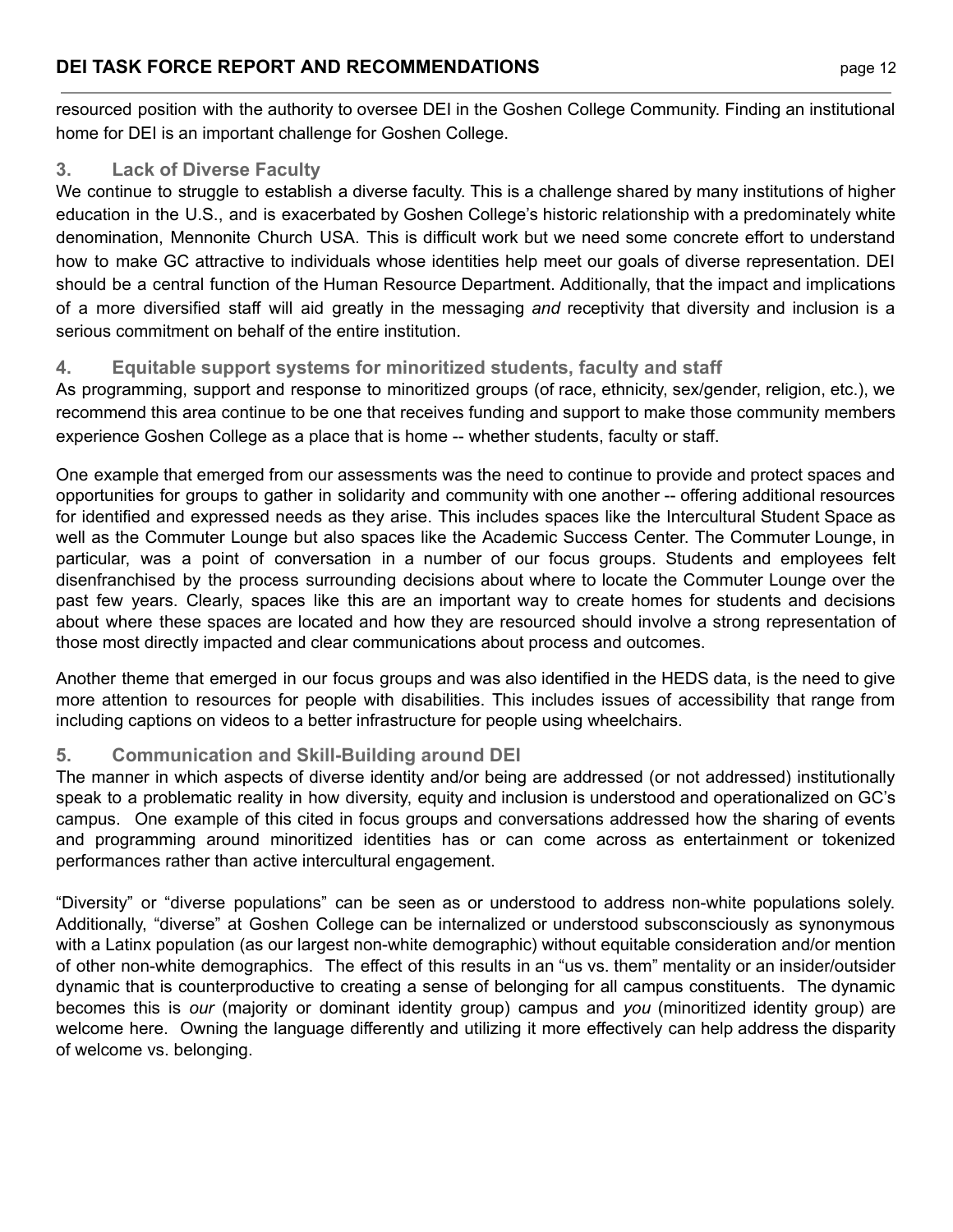## **Recommendations**

- **1. Articulate a Vision for Diversity, Equity, and Inclusion at Goshen College** 
	- Upper administration should cast a vision for what DEI means at Goshen College and what we will seek to accomplish in the next five to ten years. This should include the identification of who will be responsible for holding this vision and what mechanisms will be in place to inspire and hold the community accountable.
- **2. Strengthen Resources For Work On Diversity, Equity And Inclusion And For Support Of Students and Staff From Minoritized Identity Groups** 
	- Maintain dedicated multi-faceted staffing structure to support the scope of diversity, equity and inclusion work needed
		- Hire one additional person to aid in implementing general DEI programming and specific support for minoritized community members, in conjunction with the Director of DEI
		- $\circ$  Hire one additional person to aid in implementing DEI training and education programming across campus for students, faculty and staff
		- Hire one additional person to cross-support DEI and be situated within Academics, on the curriculum and faculty level
	- Build programs and allocate resources to support more effectively students from minoritized identity groups (1st-generation, low-income, LGBTQIA+, international and students of color)
	- Training for staff and faculty broadly to support more effectively students from minoritized identity groups
	- Equip and support Bias Matters Response Team (BMRT) in broadening their scope to offer an educational component that will complement existing accountability work of processing cases. This effort allows the BMRT to help address systemically the issues they are seeing in cases.
- **3. Increase Recruitment And Maintain Retention Of Students, Staff And Faculty From Historically Marginalized Groups** 
	- Expand resourcing, innovation and efforts in Admissions, Development and other departments to recruit and retain successfully students from demographics with less than 10% enrollment at Goshen College
	- Broaden and deepen programs and resources for faculty and staff from historically marginalized groups
- **4. Establish a Diverse Faculty** 
	- This involves understanding what it means to Goshen College to have a diverse faculty. It means exploring and purposefully pursuing strategies that make that possible. It means expanding how we understand or interpret what institutional "fit" means. It means understanding what kind of support and safety and mutuality diverse faculty need to feel engaged and included at Goshen College.
	- Ensure that DEI is a central function of the Human Resources Department
- **5. Institutionalize Diversity, Equity And Inclusion Across Campus** 
	- Implement institutional accountability for the work of DEI goals to ensure DEI is seen as the efforts of an institution and not a department and/or individual(s)
	- Include diversity, equity and inclusion work as part of the regular assessments and plans for individuals and departments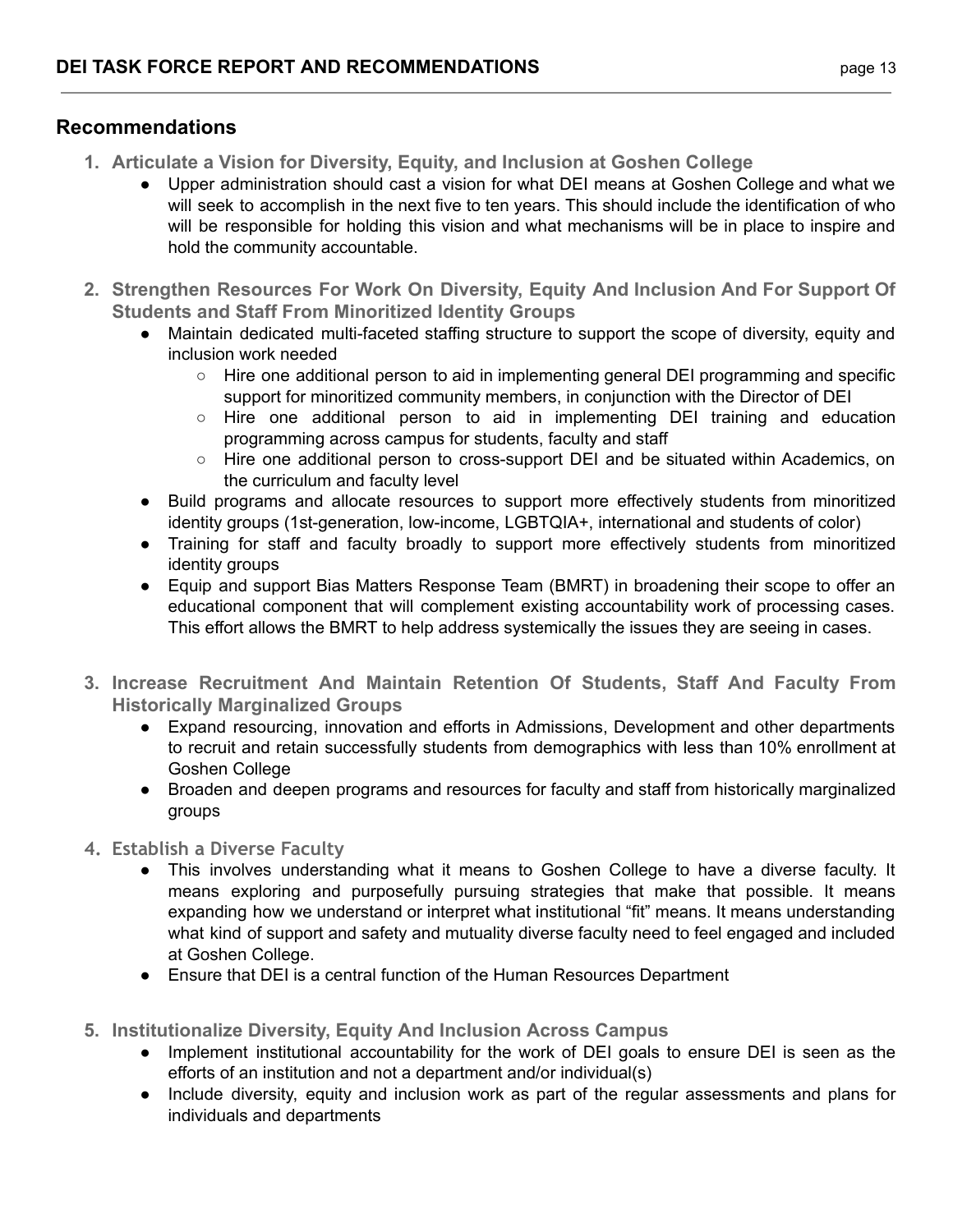- Establish ongoing and informed assessment and prioritization of DEI components (Systemic sustainability); this includes space for shared evaluation and transparency about priorities (and resources)
- Understand and evaluate failed, aborted, abandoned, overlooked DEI initiatives--from grants to strategic plans
- **6. Communicate** 
	- Communicate mission statement, resources and progress on a website that would be helpful to those considering coming to Goshen College as well as to those already here (ongoing)
	- Implement staffing/resources/plan dedicated to keep the DEI website/webpages updated regularly. Revisit with GC's Com-Mar department to rebuild the initial website/infrastructure, but initial and ongoing updating of content throughout the site needs to be owned by faculty/staff who are most tied to respective pages within the site since they are the "experts" on their content areas. Some quick initial thoughts about potential content collaborators or co-owners for each section of the site:
		- Homepage: DEI
		- Student Resources: Student Life
		- Employee Resources: HR
		- Support Resources: BMRT & SMRT
		- Academics & Scholarship: Dean's Office
		- Research & Assessment: DEI Task Force
	- Report annually to the community from President and DEI leadership based on the institutional vision and mission established for DEI.
	- Conduct assessment communication and outreach across the institution. This assessment might include:
		- Regularly assess quality and equity of experience across demographic groups, looking for gaps/inequities and then working to address them.
			- Analyze survey data as regards satisfaction, would you recommend GC to a friend, experiences on campus (senior survey for students, HERI survey for faculty, and staff experience survey for staff), retention, participation in and access to opportunities
			- Develop systematic ways to access information about reasons for leaving for those who do not stay at GC

#### **References**

Brenneman, James E. 2010."Finding Education's Sweetness: On the State of Goshen College." Presented at the Goshen College all-employee brunch, August 20, Goshen College.

Showalter, Shirley H. 1999. Planning for Diversity – An Invitation to Many Voices. Goshen, Indiana: Goshen College.Stoltzfus, Rebecca. 2019."President's Speech: Diversity, Equity and Inclusion." Presented at the Spring convocation, January 16, Goshen College.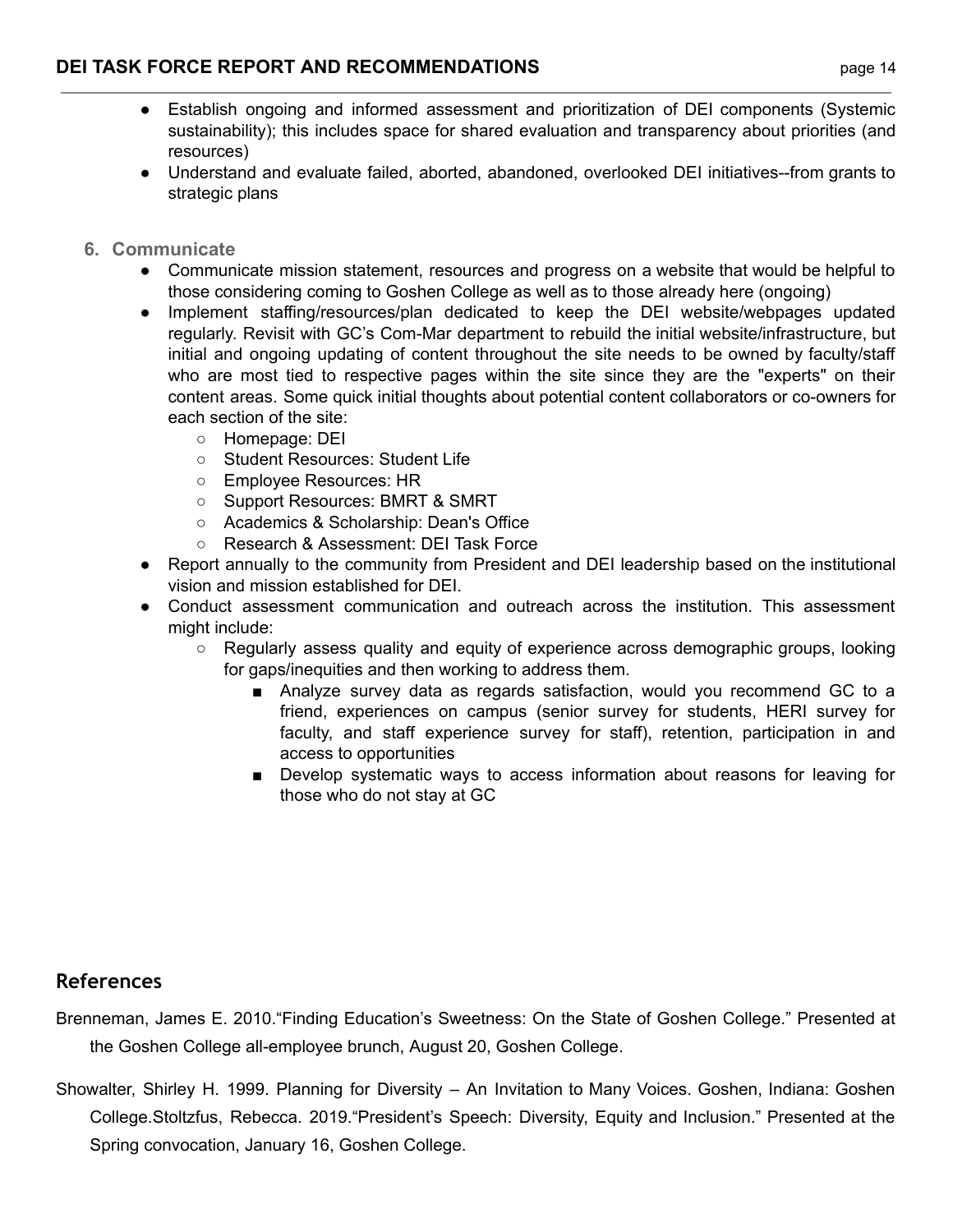#### **Membership of the DEI Task Force**

The Task Force was led initially by co-chairs Dominique Burgunder-Johnson and Beth Martin Birky. In the Fall of 2019, newly appointed Director for Diversity Equity & Inclusion, Dr. LaKendra Hardware and Professor of Sociology, David Lind were asked to take over the co-chair positions. In addition to the co-chairs, membership of the Task Force consisted of 12 students, staff and faculty from across campus. Following a self-nomination and community affirmation process, general Task Force members were selected by the Task Force co-chairs in collaboration with President Stoltzfus and a selection process overseer (professor of mathematics, David Housman). Over the two-year period, the Task Force included:

- Dominique Burgunder-Johnson (2018-19 co-chair)
- Beth Martin Birky (2018-19 co-chair)
- Dr. LaKendra Hardware (2019-2020 co-chair)
- David Lind (2019-2020 co-chair)
- Richard Aguirre, Community Impact Coordinator
- Ameera Alshuga, student
- Josefina Castillo, student
- Becca Choi, student
- José Chiquito Galván, student
- Colleen Geier, Program Director and Professor of ASL Interpreting
- Eden George, student
- Jace Longenecker, student
- Rustin Nyce, Head Track & Field Cross Country Coach and Assistant Athletic Director
- Sally Ponce, Financial Aid Counselor
- Jose Ramirez, student
- Deborah Tshidimu, student

#### **Process undertaken by the DEI Task Force**

In response to President Stoltzfus's charge to 1) identify current DEI activities on campus, 2) communicate the DEI work, and 3) to propose improvements the Task Force engaged in a variety of research and listening activities that are described below.

#### **Identifying Current and Ongoing Efforts, and Communications Assessment**

In the Fall of 2018, the Task Force developed an activities and communications audit. We visited Schools meetings and, working with the Academic Dean and Vice President for Student Life, invited department chairs and program directors to send us a list of any programs, activities, scholarships, and recruiting work that they were regularly involved in related to issues of diversity, equity, and/or inclusion at GC. This resulted in a list of approximately 140 DEI related initiatives on campus. Using this list, individual Task Force members followed up with the persons responsible for the initiatives to assess the communications strategies employed by the initiatives. As part of the communications assessment we asked the following questions of each initiative:

- Program/activity name:
- Program lead:
- Program/activity's goal:
- Program/activity's primary audience(s):
- How might a member of this program/activity's primary audience want to access information about the program/activity (note this is different than how the primary audience currently accesses information about the program/activity, but instead considers how they ideally might want to access information):
- Recommendations on ways communication could be made more effective for this program/activity: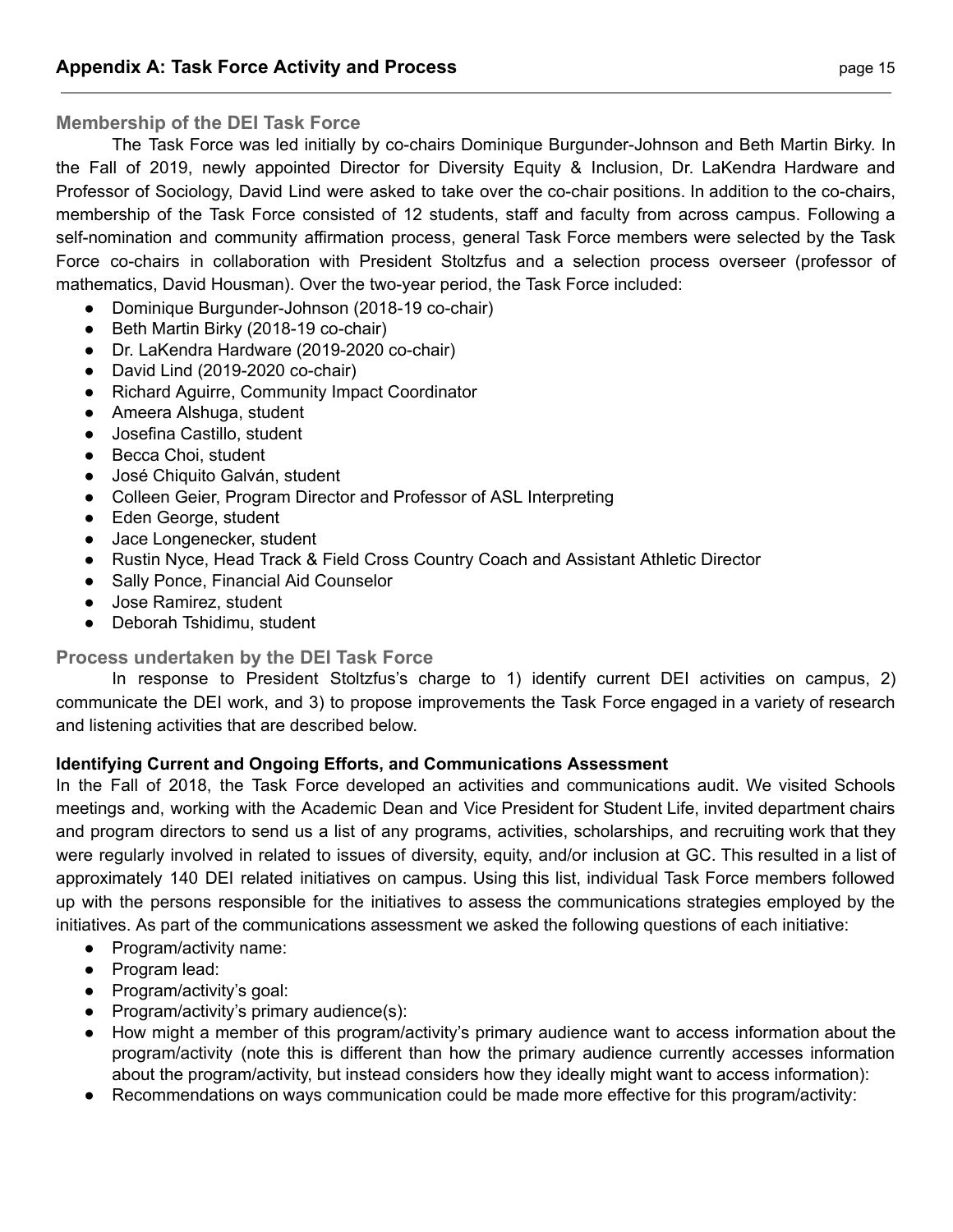#### **Listening Meetings with the Campus Community**

In the Spring of 2019, the Task Force organized two open meetings designed to solicit feedback from different constituencies on campus. In January, the Task Force hosted a Convocation with students and in March participated in an All Employee meeting. After reporting on DEI Task Force activity. Participants were given index cards and invited to respond to the following questions:

- 1. What would true diversity, equity, and inclusion look like for you at Goshen College?
- 2. What questions should the DEI task force be asking about GC's diversity, equity, and inclusion?
- 3. What are some significant moments in the history of GC's work toward diversity, equity, and inclusion?

#### **Focus Groups**

In the Spring and Fall of 2019, the Task Force conducted a series of 14 focus groups. Four of the focus groups were conducted with Goshen College employees who represented faculty, administrative faculty and staff. Approximately 25 employees volunteered to participate in these focus groups. Ten of the focus groups were held with students and were organized through existing student organizations or institutional programs (listed below). Approximately 58 students volunteered to participate in these focus groups.

- Academic Success Center (2 focus groups)
- Advocates Club
- Athletes
- Black Student Union
- Campus Ministries
- Commuter Students
- Employees (3 focus groups of mixed teaching faculty and staff)
- Fellowship of Christian Athletes
- Goshen Student Women's Association
- Intercultural Coalition of Goshen College
- Latino Student Union
- Provost Leadership Team
- Student Athlete Advisory Group

In each focus group, participants were asked to reflect on the definitions of diversity, equity, and inclusion developed by the President. Questions included the following:

- Do you consider GC to be a diverse campus? Why or why not?
- What initiatives (student or institution-led) have been/are most successful at advancing diversity at GC?
- What are some ways in which you've felt disadvantaged or unable to access opportunities at GC? What factors have created barriers for you at GC (in your classes and department, in social and co-curricular activities)?
- What initiatives (including student-led efforts) at GC have been most effective at increasing opportunities and experiences for you?
- What initiatives (student or institution-led have helped you feel most included at GC?
- What factors have made you feel most excluded at GC?
- Do you feel like you have the power to affect change at GC? Why or why not?

#### **Historical Research and Documentation**

Throughout the two-year period, Task Force members reviewed official and unofficial documents (including reports, previous assessments, student thesis, publications) to assess the broader historical context for DEI work at Goshen College and to discern what DEI goals and objectives had been previously identified. These included but are not limited to:

Berry, Malinda Elizabeth. 2007. Fitting the Pieces Together: Understanding Mosaic.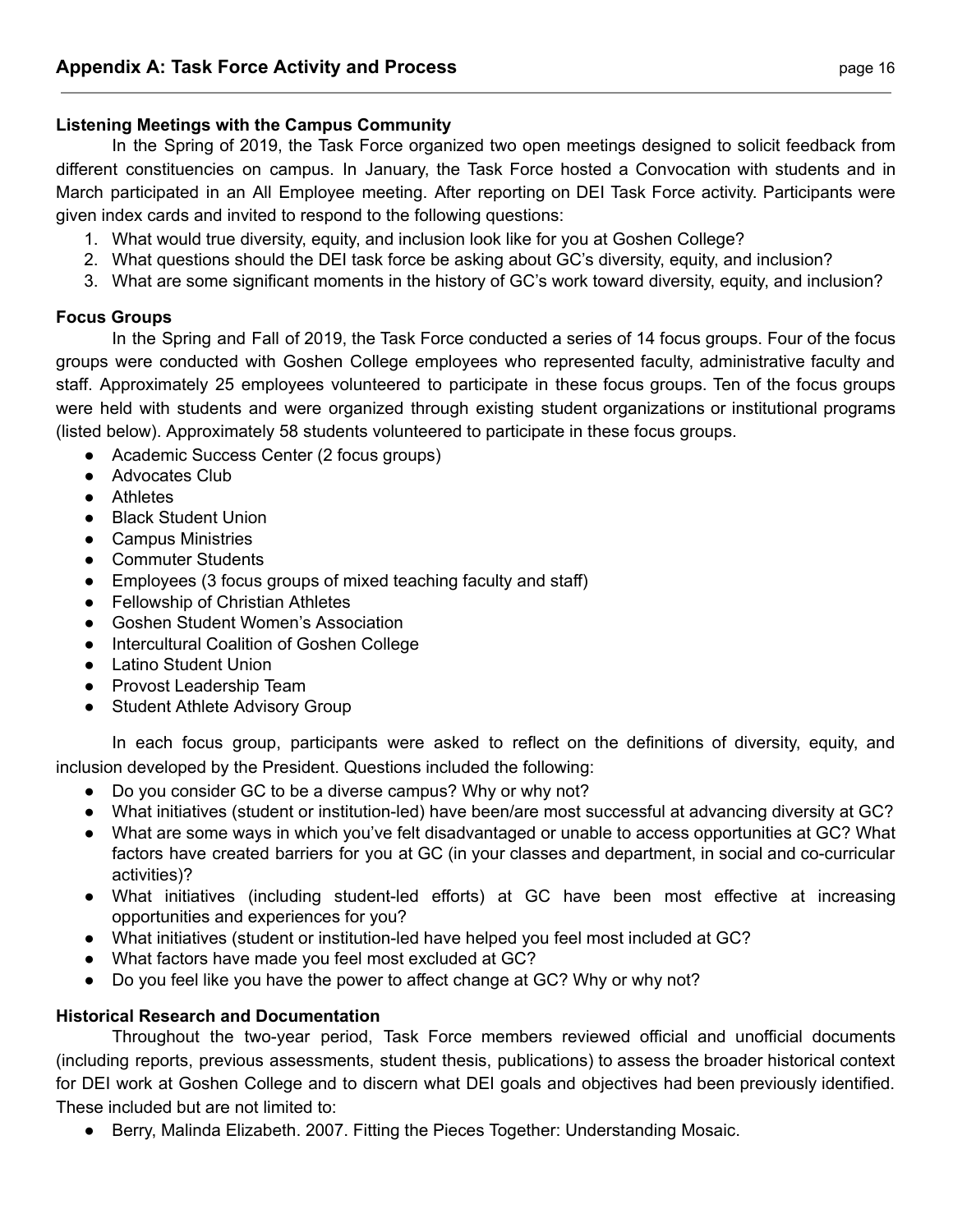#### **Appendix A: Task Force Activity and Process <b>Example 20 and Series 20 and Process** page 17

- Burgunder-Johnson, Dominique. 2009. Black, White, Mennonite : African American Students at Goshen College, 1968-1983. Goshen, Indiana: Multicultural Affairs Office.
- Case, Kimberly F., and Rebecca Hernandez. 2013. "'But Still, I'm Latino and I'm Proud': Ethnic Identity Exploration in the Context of a Collegiate Cohort Program." Christian Higher Education 12(1–2):74–92.
- Foundations of Excellence Committee. 2009. Diversity and Improvement Dimensions Report. Goshen College.
- Gerig, Rich, Zenebe Abebe, and Marty Kelley. 1999. The ALANA Project Enrollment Plan. Goshen College.
- Goshen College. 2005. Center for Intercultural Teaching and Learning Grant Proposal.
- **Goshen College Reports**
- Hernandez, Rebecca. 2012. "Beyond Hospitality: Moving Out of the Host-Guest Metaphor into a World House of Learning to Create True Diversity and Intercultural Campuses." in Thriving in Leadership: Strategies for Making a Difference in Christian Higher Education. Abilene Christian University Press.
- Hinojosa, Felipe. 2012. "Educating" Hispano Hoosiers": From the Hispanic Ministries Program to the Center for Intercultural Teaching and Learning at Goshen College, 1979-2006." Mennonite Quarterly Review 86(4):437–64.
- Heinzekehr, Justin. 2019. HEDS Diversity and Equity Survey. Institutional Research and Assessment, Goshen College.
- Multicultural Affairs Committee. 2005. Diversity Plan. Goshen College.
- Salter McNeil & Associates, LLC. 2010. Goshen College Cultural Audit Final Report.
- Showalter, Shirley H. 1999. The ALANA Project: Planning for Diversity An Invitation to Many Voices. Goshen College.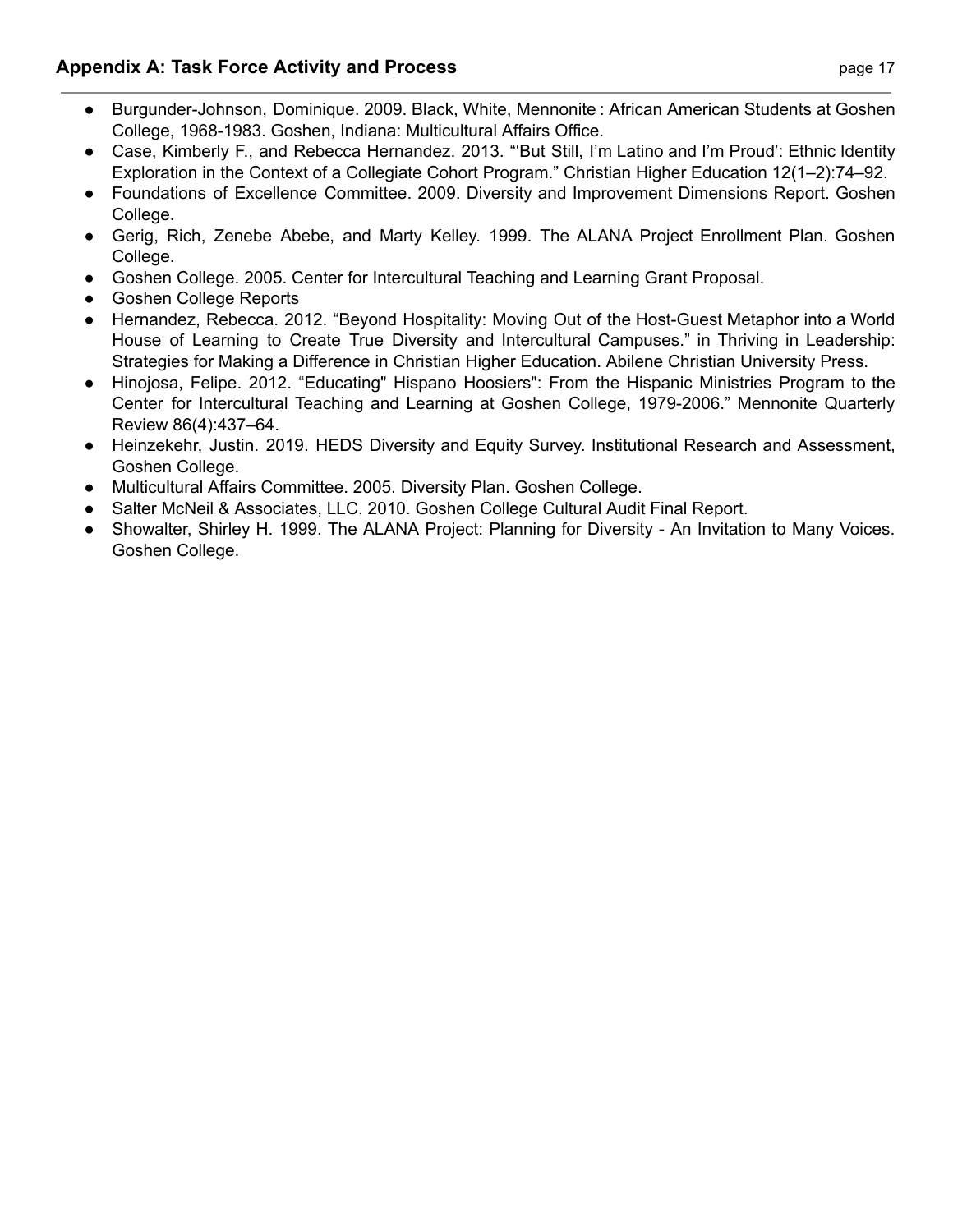#### **Appendix B: DEI Initiatives Across Campus page 18** page 18

The Task Force invited department chairs and program directors to send us a list of any programs, activities, scholarships, and recruiting work that they were regularly involved in related to issues of diversity, equity, and/or inclusion at Goshen College. Specifically, we asked, "What are we currently doing to promote an inclusive and equitable campus experience for all members of our community?" The result was a broad list of 137 initiatives, which we are confident is not exhaustive, that ranged from course-specific academic units or assignments focused on DEI to student clubs, from specific equity practice assessments and DEI focused workshops to the resourcing of bilingual financial aid counselors and accessible lab and classroom computer stations (see full list below). Broadly speaking, this list of initiatives points to diffuse and systematic commitments of time, creativity and resources to diversity, equity and inclusion in our community.

We can interpret the variety and breadth of this activity as an encouraging expression of our collective commitment to the centrality of DEI to our core values and mission. At the same time, it was difficult for the Task Force to do much more than inventory this list and make some broad observations about where in the community these initiatives are located and who their primary audience is (see below). Our initial request for information was itself broadly conceived and left a great deal of latitude, and perhaps frustration, on the part of chairs and directors to interpret what parts of their departmental and program activities addressed DEI. A deeper assessment would require more discernment and clarity about what characterizes an initiative as attending to DEI and, perhaps, more coordination with regard to how we account for the specific and collective impacts of these initiatives. To be clear, we see the diffuse and broad character of this list to be indicative of a meaningful collective commitment, but there is also a need for more strategic clarity about what we mean by DEI and what we intend to be working on with regard to DEI if we hope to make intentional and mindful changes.

**(LIST FOLLOWS ON NEXT PAGES)**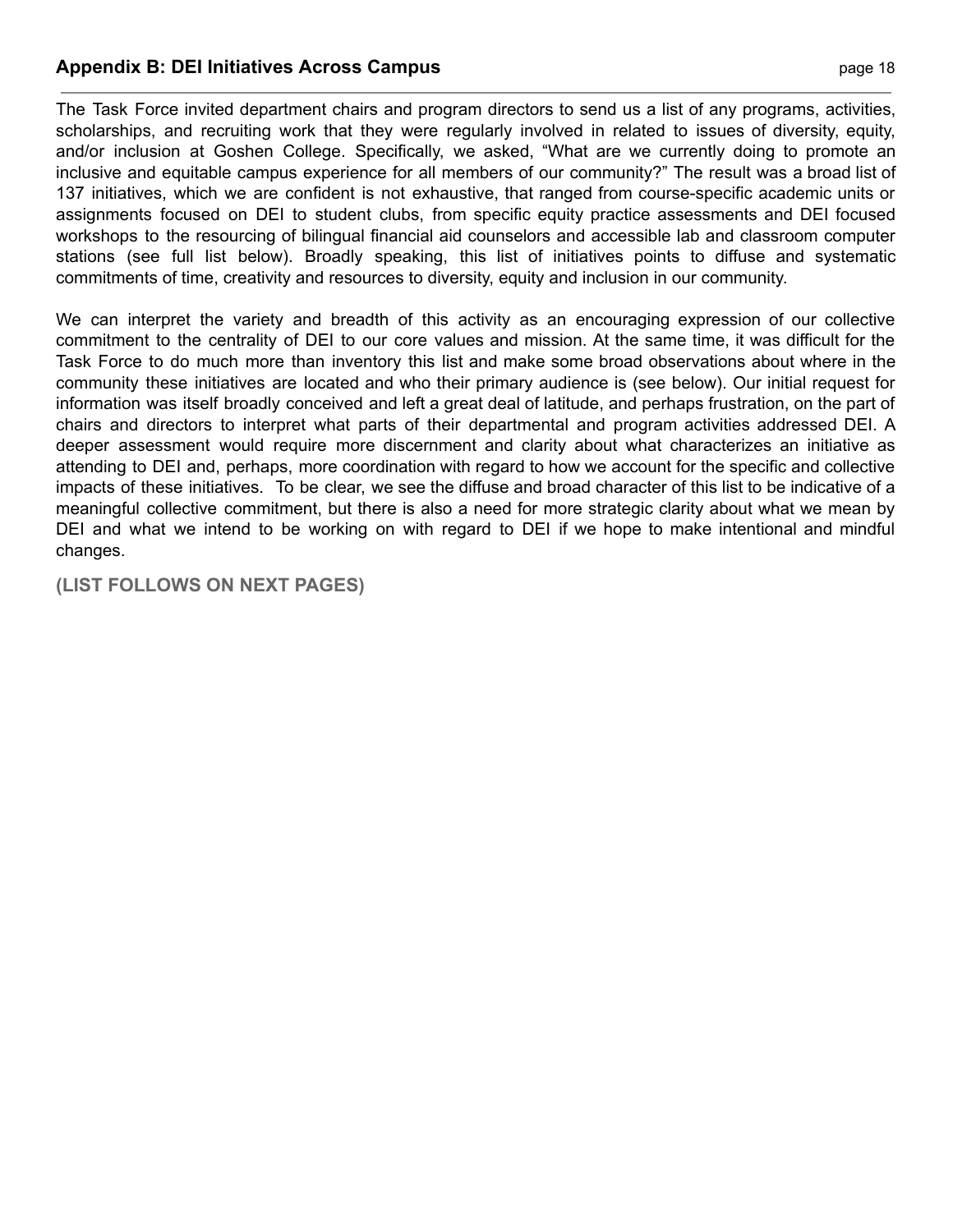## **List of DEI Initiatives Solicited from Program and Department Chairs**

|    | 1. Artistic World Field Trip to National          | 17. Diversity stakeholder                         | 37. Nursing Holistic Admissions                     |
|----|---------------------------------------------------|---------------------------------------------------|-----------------------------------------------------|
|    | Museum of Mexican Art-Chicago                     | meetings                                          | Process                                             |
| 2. | <b>ASL Club</b>                                   | 18. El Sistema                                    | 38. Poetry Coffeehouse on MLK                       |
| 3. | <b>Biology Dept Coffee Hour</b>                   | 19. Equity practices                              | Day                                                 |
| 4. | Book Discussion of Whistling Vivaldi              | evaluation                                        | 39. Presentations to IB high school                 |
| 5. | Build Community and Resilience in                 | 20. Equity, Diversity and                         | students                                            |
|    | the Department of Nursing:                        | Inclusion Moodle page                             | 40. Professional development                        |
|    | President's Innovation fund project               | (Resources on race                                | initiative for all business                         |
| 6. | C. Henry Smith Peace Oratorical                   | (podcasts, articles,                              | department students                                 |
|    | Contest                                           | videos)                                           | 41. Red Cents: Student literary                     |
| 7. | Canterbury fund                                   | 21. Exceptional Learners                          | arts journal                                        |
| 8. | <b>Center for Mennonite Writing</b>               | course all Education                              | 42. Scholarships for grad program                   |
| 9. | Convocation                                       | students take                                     | 43. Services for Students with                      |
|    | 10. Courses in the following:                     | 22. Gamelan workshops and                         | <b>Disabilities</b>                                 |
|    | <b>Biological and</b><br>а.                       | presentations                                     | 44. Social Work faculty                             |
|    | <b>Environmental Science</b>                      | 23. Global Intercultural                          | participating in ACUE (module                       |
|    | Department                                        | Scholar program                                   | 2G "Embracing Diversity in                          |
|    | $b_{-}$<br>Communications                         | 24. Goshen Monologues                             | Your Classroom")                                    |
|    | Department                                        | 25. ICC Core Class                                | 45. SST                                             |
|    | <b>English Department</b><br>C.                   | 26. Institute for Ecological                      | 46. SSTT in Guatemala:                              |
|    | <b>Environmental Education</b><br>d.              | Regeneration                                      | Theological Institute for High                      |
|    | Graduate Program                                  | 27. Institute for the study of                    | School students                                     |
|    | <b>History Department</b><br>е.                   | Global Anabaptism                                 | 47. Students for Social Change                      |
|    | f.<br><b>Kinesiology Department</b>               | 28. International women                           | (formerly Social Reform Club)                       |
|    | <b>Nursing Department</b><br>g.                   | celebration                                       | 48. Support for students dealing                    |
|    | <b>PJCS Department</b><br>h.                      | 29. IPad Initiative                               | with mental health issues                           |
|    | Social Work Department<br>i.                      | 30. Leaf Scholarship                              | 49. Technolios Chicas (NWWIT                        |
|    | j.<br>Sociology Department                        | Program, funded by the<br><b>National Science</b> | sponsored)                                          |
|    | k.<br><b>SST Alt Program</b>                      |                                                   | 50. Textbook Assist program                         |
|    | I.<br><b>Sustainability Studies</b><br>Department | Foundation<br>31. Learning styles instruction     | 51. Dean's Summer Reading                           |
|    | m. Theatre Department                             | 32. Learning Technology                           | Program (The Dean asked<br>faculty to read books on |
|    | 11. Crossing Borders Book Club                    | 33. Mathematical Ass. of                          | inclusion, diversity and equity.)                   |
|    | 12. Cultural Competency section of                | America, Strengthen                               | 52. The Goshen College Record                       |
|    | licensure portfolio                               | Underrepresented                                  | 53. Theater-ASL collaborations                      |
|    | 13. Dean's workshop focused on                    | <b>Minority Mathematics</b>                       | 54. Theater-Casting                                 |
|    | inclusion, diversity and equity                   | Achievement Program                               | 55. Tutoring and Writing support,                   |
|    | 14. Digital Eve                                   | 34. Men's Choir                                   | <b>Academic Counseling</b>                          |
|    | 15. Diverse field placements--for                 | 35. Merry Lea's                                   | 56. Umble 40th Anniversary                          |
|    | elementary: one in a majority Latinx              | <b>Environmental Education</b>                    | <b>Theater Season</b>                               |
|    | school and one in a majority African              | <b>Outreach Programs</b>                          | 57. Women in STEM                                   |
|    | American school                                   | 36. Merry Lea's Public                            | 58. Women's World Music Choir                       |
|    | 16. Diverse field placements--for                 | Programs                                          |                                                     |
|    | secondary: a variety of settings                  |                                                   |                                                     |
|    | throughout their field experiences                |                                                   |                                                     |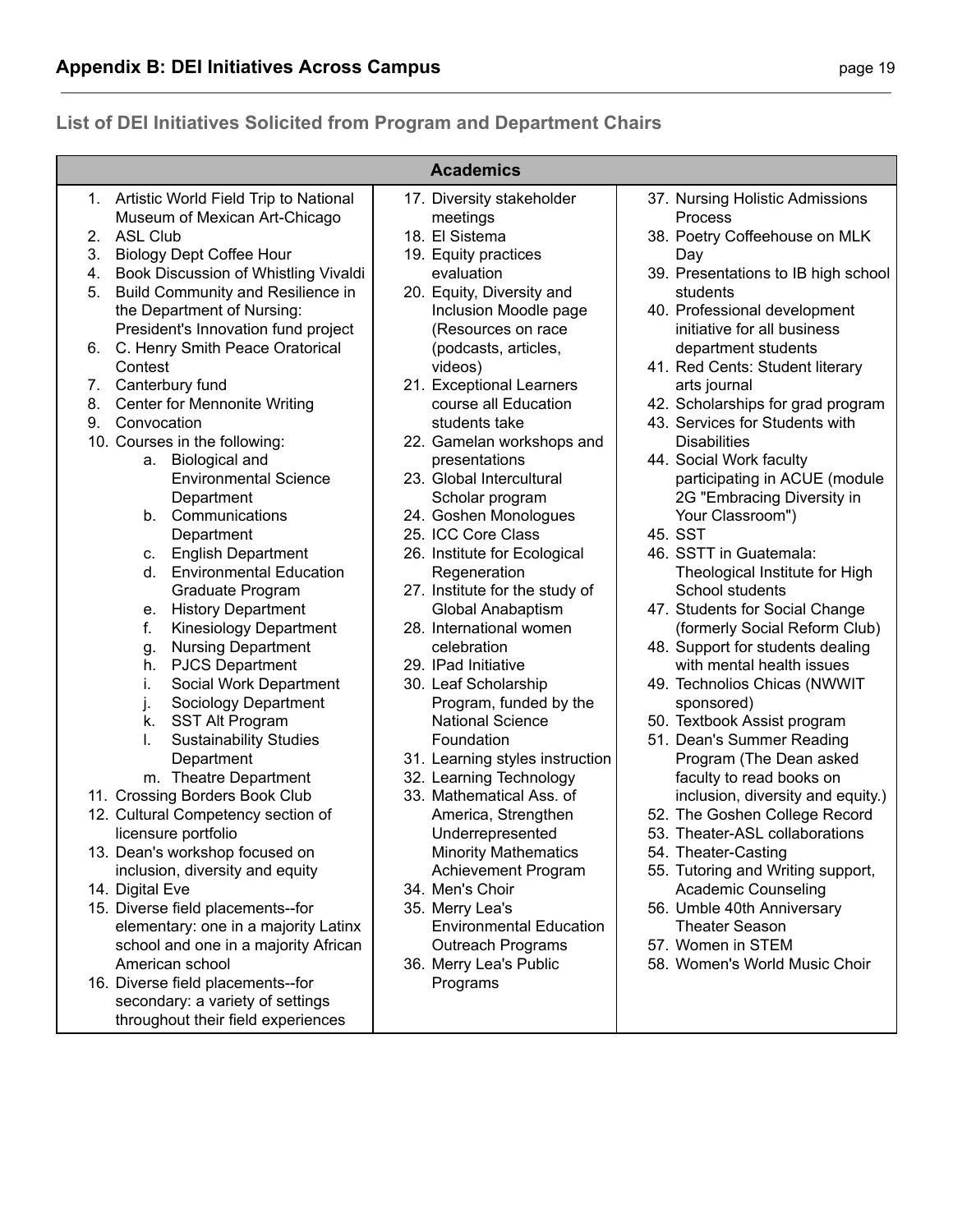#### **Advancement**

- 1. Fundraising for International Student Scholarships
- 2. GC Women's Leadership Council
- 3. Latino Scholarship Dinner
- 4. Naming of buildings: Juanita Lark, Olive Wyse, Octavio Romero apts
- 5. Parables Worship Team

|          | <b>Enrollment</b>                                                                                   |                                                                                                    |  |  |  |  |
|----------|-----------------------------------------------------------------------------------------------------|----------------------------------------------------------------------------------------------------|--|--|--|--|
| 2.       | 1. Accounting - asst controller fluent in ASL<br>Admissions: Spanish speaking counselors            | 11. Include same-sex marriages in Bulletin news<br>notes.                                          |  |  |  |  |
| 3.       | Campus Events for Schools with diverse student<br>populations                                       | 12. Mindfulness about inclusive language in content<br>we produce.                                 |  |  |  |  |
|          | 4. Communication Flow brochures/letters translated<br>into Spanish                                  | 13. Occasional audits of news stories and online<br>profiles to assess representation.             |  |  |  |  |
|          | 5. Diversity represented in photos chosen for<br>materials, striving to represent our student body. | 14. Spanish translations of some materials.<br>15. Using different communication channels to reach |  |  |  |  |
|          | 6. Explore Goshen Day translators<br><b>Financial Aid Outreach</b>                                  | more and different people in their preferred<br>channels.                                          |  |  |  |  |
| 8.<br>9. | Financial Aid- Scholarship<br>Financial Aid- Spanish speaking counselor                             | 16. Student and faculty profiles, seek representational<br>and consider gender, majors, hometown,  |  |  |  |  |
|          | 10. Hiring Spanish-speaking student workers                                                         | racial/ethnic.                                                                                     |  |  |  |  |

#### **Office of the President**

- 1. Board of Directors (BOD) Diversity Initiatives and Education
- 2. Diversity, Equity & Inclusion Task Force
- 3. Implementing accessibility standards on GC website

#### **Provost**

- 1. AV infrastructure / support for Spanish Language translation
- 2. Delivery of Assistive Technologies in labs
- 3. Spanish translation of Accounting Office forms
- 4. Support for web accessibility technologies
- 5. Systems support for Kurzweil reader
- 6. Title IX Reporting sessions with individual teams
- 7. Wheelchair accessible lab and classroom computer stations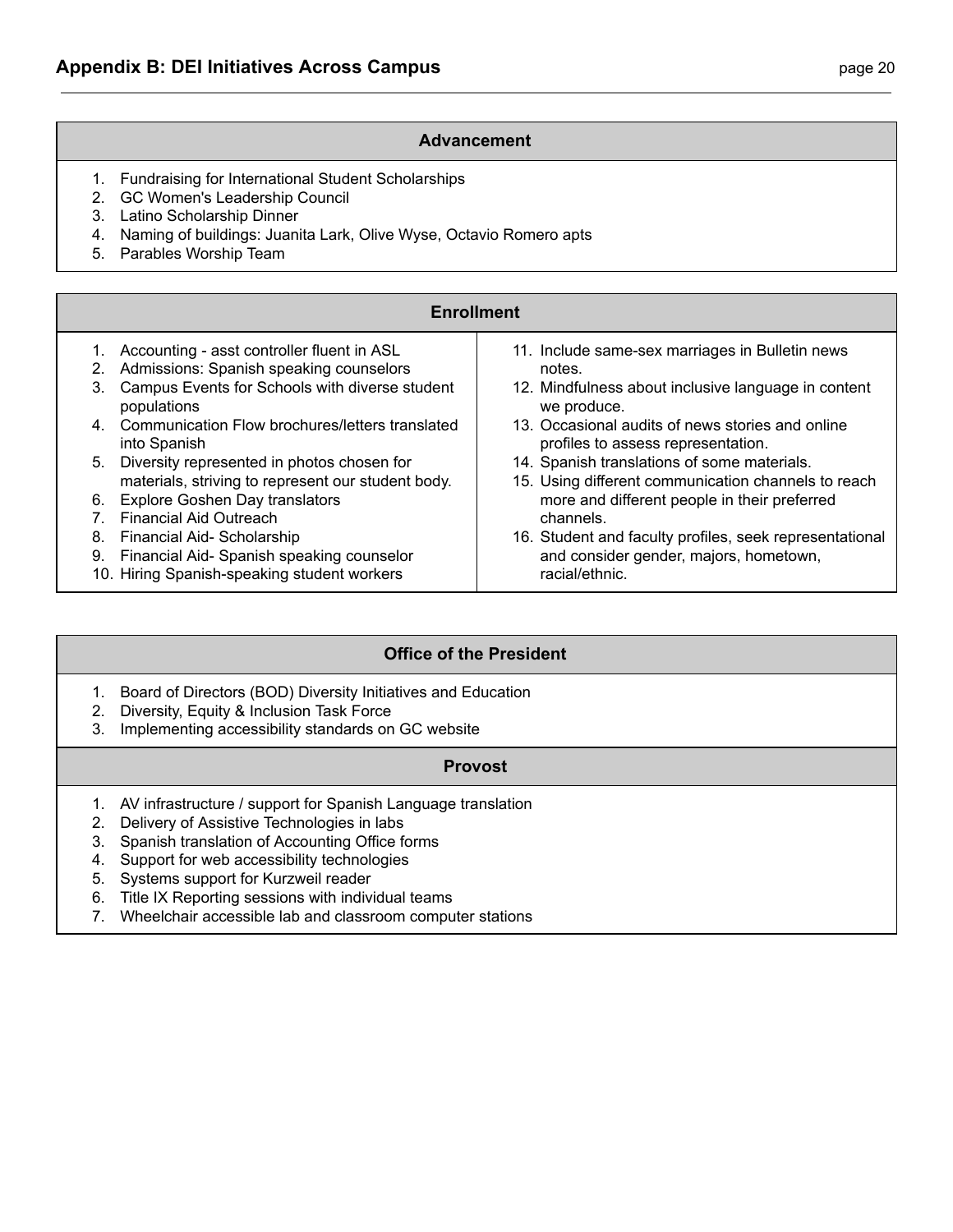|                      | <b>Student Life</b>                                                                                                                                                                                               |                                                                                                                                                                                   |                                                                                                                                                                                     |  |  |  |
|----------------------|-------------------------------------------------------------------------------------------------------------------------------------------------------------------------------------------------------------------|-----------------------------------------------------------------------------------------------------------------------------------------------------------------------------------|-------------------------------------------------------------------------------------------------------------------------------------------------------------------------------------|--|--|--|
| 2 <sub>1</sub><br>3. | 1. 3rd and 4th Year Student<br>Co-Ed Housing Opportunities<br>that is gender inclusive<br>Advocates<br>American Association of<br>University Women at GC                                                          | 12. Dia de los Muertos<br>13. Dr. Martin Luther King, Jr.<br><b>Celebration &amp; Committee</b><br>14. Elkhart County HOPE<br><b>Network</b><br>15. Goshen Coalition for Students | 23. New Student Orientation<br>translators<br>24. Open Spaces<br>25. Prism/Advocates<br>26. Regarding Justice Network<br>(Re: JN) Peer Educators                                    |  |  |  |
| 4.<br>5.<br>6.<br>7. | (AAUW)<br>Big 8 Leadership Summits<br><b>Black History Month event</b><br><b>Black Student Union</b><br><b>Campus Activities Council</b><br>hiring                                                                | 16. Goshen Student Women's<br>Association<br>17. Intercultural Club of Goshen<br>College<br>18. International Coffee house<br>19. International Student Club                      | 27. Resident Assistant selection<br>28. Resident Assistant training<br>29. SAAC (Student Athlete<br><b>Advisory Committee)</b><br>30. Safety Shuttle & FIRSST<br>31. Student Senate |  |  |  |
| 8<br>9               | <b>Certified Production</b><br>Technician (CPT) training<br><b>Commuter Student</b><br>Association<br>10. DEI Presence & Engagement<br>11. DEI Workshop for ALL<br>Athletics Department (Sun.,<br>Nov. 4th 6-8PM) | 20. Kick Off<br>21. Latino Student Union<br>22. LEAF Leadership Program<br>(created in 2017)                                                                                      | 32. Student Senate identity club<br>representatives<br>33. Unity Club<br>34. Latino Entrepreneurship<br>Program                                                                     |  |  |  |

## **Breakdown of initiative location with the institution and primary audience**



DEI Initiatives at GC, by Audience

137 DEI Initiatives at GC, by Division

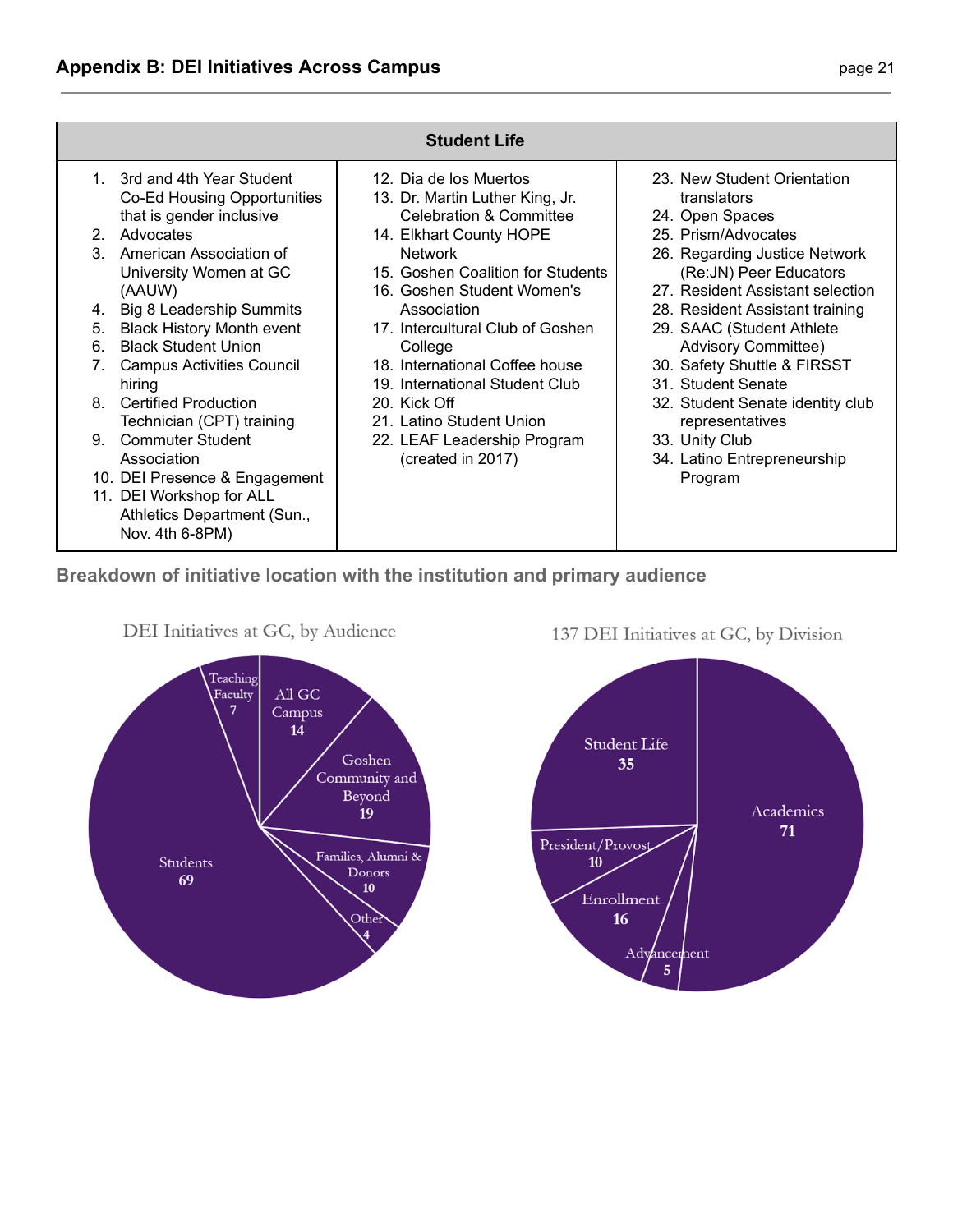*Prepared by Justin Heinzekehr, Director of Institutional Research and Assessment*

#### **Introduction**

The HEDS Diversity and Equity Survey measures student and employee perceptions of campus climate and experiences of discrimination at GC. HEDS (Higher Education Data Sharing) is a consortium of mostly small, liberal arts institutions. The 2019 report compares GC's results with 48 other "small" institutions whose average enrollment is about 1600 undergrad students. The survey is relatively new (developed in 2018) and this is the first year that GC has participated. Goshen will administer the survey online every other spring to all students and employees. Most questions are on a 5-point scale.

#### **Demographics**

In 2019 we received 247 undergraduate responses (33% response rate), 19 graduate student responses (25%), 56 teaching faculty responses (68%), and 87 administrative/staff responses (51%). The responses were representative of the campus community in terms of gender, race/ethnicity, class level, and residence (on/off-campus).

#### **Overall Diversity and Equity**

HEDS calculates an overall diversity and equity score based on four factors: campus climate, institutionalsupport, experiences of insensitive/disparaging remarks, and experiences of discrimination or harassment. **Goshen College's scores are equal to or better than other small institutions in each of the four factors.** (Each factor measured on a +/- 1-5 scale.)

|                                                | Other  |            |        |
|------------------------------------------------|--------|------------|--------|
| Factor                                         | GC     | Small Inst | Diff   |
| Campus Climate for Diversity and Equity        | 3.7    | 3.5        | $+0.2$ |
| Institutional Support for Diversity and Equity | 3.4    | 3.2        | $+0.2$ |
| Insensitive or Disparaging Remarks             | $-2.1$ | $-2.1$     | 0.0    |
| Discrimination or Harassment                   | $-1.5$ | $-2.0$     | $+0.5$ |
| <b>Total Score</b>                             | 3.5    | 2.6        | $+0.9$ |

Overall, graduate students, teaching faculty, US persons of color, LGB+ individuals, and liberal individuals had more positive views of GC's campus climate than their counterparts at other small institutions.

International students at GC held less positive views of the campus climate than those at peer schools. This difference appears to be mainly driven by items related to sense of belonging. International students rated their own sense of belonging much lower than other students at GC, including minority students. However, international students were not more likely than other groups on campus to report specific negative experiences of discrimination.

Graduate students and LGB+ individuals experience fewer insensitive/ disparaging remarks than they do at other institutions. **Many demographic groups at GC experience significantly less discrimination than at other institutions**, including: graduate students, teaching faculty, staff, administrators, men, US persons of color, international, LGB+, and liberal individuals.

The only demographic group experiencing significantly more discrimination at GC than at other institutions is conservative students.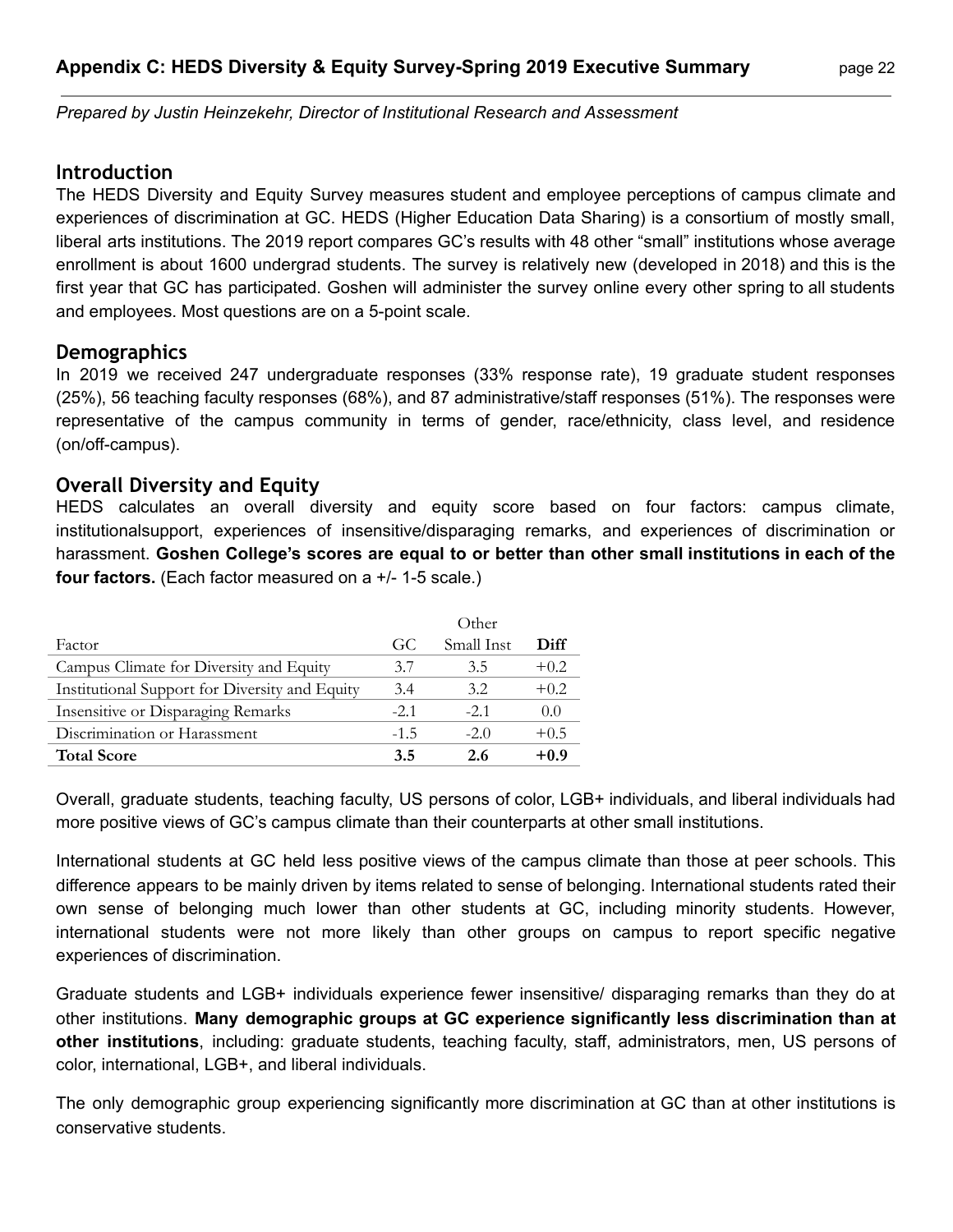#### **Rates of Discrimination: Students**

Like other institutions, however, GC has work to do to address disparities especially in the undergraduate experience. **Undergraduate students at GC are at least twice as likely to experience discrimination** (17% reporting at least one such experience) **than other groups at GC** such as graduate students (5%), teaching faculty (9%) and staff/administrators (7%).

Undergraduate students experience discrimination for various reasons, most often: political views, racial/ethnic identity, physical appearance, or gender identity. (These are the same four reasons most often cited at other institutions.)

**Political affiliation, race and gender are significant areas of disparity in student experience of discrimination.** The largest gap at GC is between conservative students and moderate or liberal students, and perhaps between African American/black students and Hispanic or white students (see note below). Unlike at other institutions, LGB+ students at GC report similar levels of discrimination as heterosexual students (16% in both groups).

By demographic category, the percent of students experiencing discrimination on campus, at off-campushousing, or at GC-sponsored events is:

|                          |              | Middle-of- |         | Gap            |
|--------------------------|--------------|------------|---------|----------------|
| Political affiliation    | Conservative | the-Road   | Liberal | (Cons.-Lib.)   |
| GC                       | 30%          | 13%        | $16\%$  | $-14\%$        |
| Other small institutions | 25%          | 20%        | 29%     | $+4\%$         |
|                          |              |            |         |                |
|                          | US Persons   |            |         | Gap            |
| Race/ethnicity           | of Color     | White      | Int'l   | (US Min-White) |
| GC                       | 19%          | 15%        | $9\%$   | $-4\%$         |
| Other small institutions | $32\%$       | 23%        | 30%     | $-9\%$         |
|                          |              |            |         |                |
| Gender                   |              | Women      | Men     | Gap            |
| GC                       |              | $17\%$     | $11\%$  | $-6\%$         |
| Other small institutions |              | 27%        | $22\%$  | $-5\%$         |
|                          |              |            |         |                |
| Sexual orientation       |              | $LGB+$     | Hetero. | Gap            |
| GC                       |              | 16%        | 16%     | $0\%$          |
| Other small institutions |              | 36%        | 23%     | $-13%$         |

(Note: although the gap appears to be small between US minority students and white students, it is likely that there is significant variation between the experiences of Hispanic and black students' experiences. In the total response to the survey (student and employee), 33% of African American/black individuals report experiences of discrimination, compared to only 10% of Hispanic individuals and 12% of white individuals. We are unable to disaggregate by both campus role and specific racial/ethnic group, but at GC the majority of black and Hispanic responders are students rather than employees, which implies that there is a significant difference between black and Hispanic student experiences.)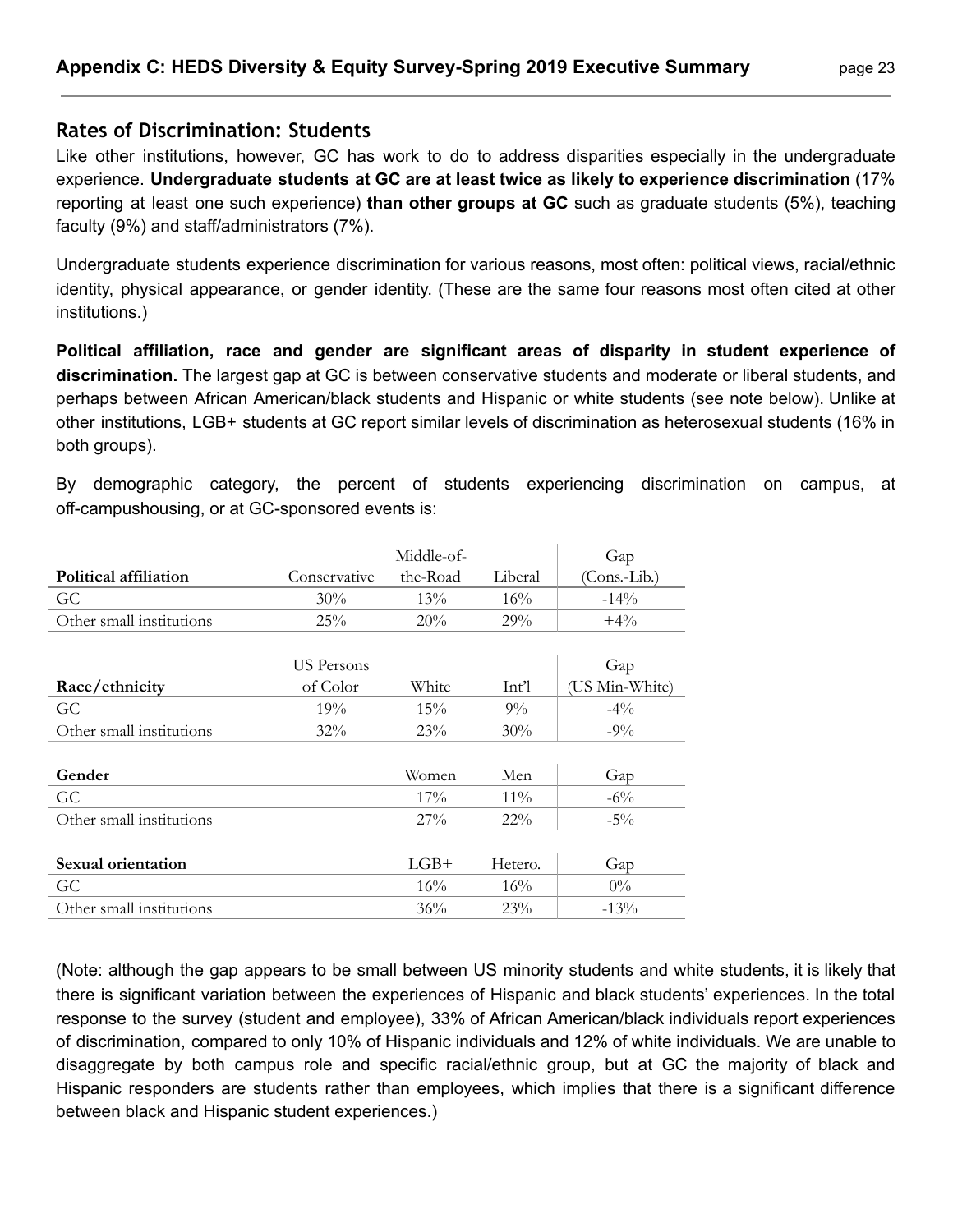#### **Rates of Discrimination: Employees**

**GC employees experience significantly less discrimination than employees at similar institutions.** Only 9% of teaching faculty and staff, and 3% of administrators report experiencing discrimination. At other small institutions, these figures are: 23% of teaching faculty and 19% of staff and administrators.

However, disparities do exist among employee demographic groups as well, mostly by sexual orientation – although the sample size is low in this category – and also by gender. There were no significant disparities between employees of different races or political affiliations.

By demographic category, the percent of employees experiencing discrimination at GC is:

| Sexual orientation       |              | $LGB+$     | Hetero. | Gap            |
|--------------------------|--------------|------------|---------|----------------|
| GC                       |              | 40%        | $6\%$   | $-34\%$        |
| Other small institutions |              | 31%        | 19%     | $-12%$         |
|                          |              |            |         |                |
| Gender                   |              | Women      | Men     | Gap            |
| GC                       |              | 13%        | $3\%$   | $-10\%$        |
| Other small institutions |              | $24\%$     | $14\%$  | $-10\%$        |
|                          |              |            |         |                |
|                          | US Persons   |            |         | Gap            |
| Race/ethnicity           | of Color     | White      | Int'l   | (US Min-White) |
| GC                       | $9\%$        | $8\%$      |         | $-1\%$         |
| Other small institutions | 27%          | 19%        | 23%     | $-8\%$         |
|                          |              |            |         |                |
|                          |              | Middle-of- |         | Gap            |
| Political affiliation    | Conservative | the-Road   | Liberal | (Cons.Lib.)    |
| GC                       | $8\%$        | $7\%$      | $5\%$   | $-3\%$         |
| Other small institutions | 16%          | 18%        | $21\%$  | $+5\%$         |
|                          |              |            |         |                |

#### **Reporting Structures**

The college's recent work to create a formal structure for reporting racial and other kinds of discrimination (BMRT) seems to have paid off. GC students and employees are significantly more likely to understand reporting options than students at other small institutions. The charts below show the percent of individuals that agree or strongly agree with the following statements.

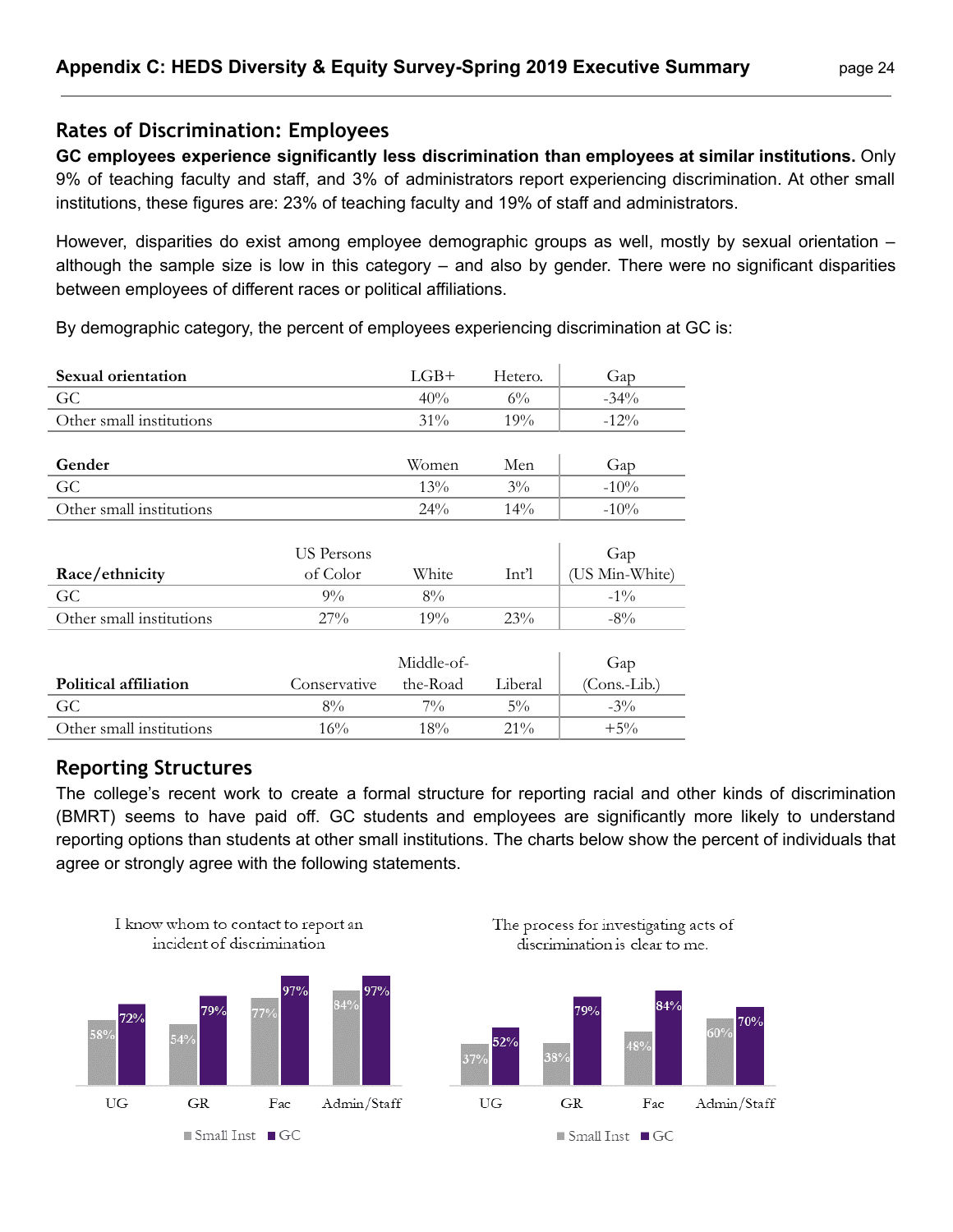discrimination is clear to me.



Although GC is ahead of peer institutions in this respect, confidence among most groups drops when asked about the process for reporting and investigating discrimination. **More could be done to clarify reporting and investigation processes, particularly among undergraduate students.**

## **Impact of GC Programming on Diversity and Equity**

GC students and employees were consistently more likely than those at other institutions to have participated in and appreciated diversity/equity training and activities on campus. For example, **91% of GC undergraduates report having participated in some kind of training or activity related to racial/ethnic issues.** At other small institutions, 74% of undergraduates have participated in such activities.

GC especially stands out in the level of attention given to issues of immigration and religious diversity. At GC, 82% of undergraduates, 89% of faculty, and 75% of administrators and staff have participated in some kind of training or activity related to immigration issues. At peer schools, the figures are: 58% undergraduates, 51% faculty, and 43% staff/administrators.

At GC, 82% of undergrads, 82% of faculty, and 76% of staff/administrators have participated in activities or training related to religious diversity. At peer institutions, the figures are: 57% undergraduates, 47% faculty, and 45% staff/administrators.

At GC as well as peer institutions, those students who participate in activities related to diversity and equity are very likely (usually above 90%) to report that their participation helped increase their support of diversity on campus to some extent.

When asked where at GC they have experienced significant learning experiences around diversity, undergraduate students are most likely to name chapel/convocation (58%), informal conversations with peers (47%), campus events (44%), and courses in the Core (42%).

GC could consider providing more training to students and employees on issues related to disability and socioeconomic status. Though participation rates are still higher than at peer institutions, only 70% of GC undergraduates report participating in activities related to socioeconomic class, and only 64% have participated in activities related to disability issues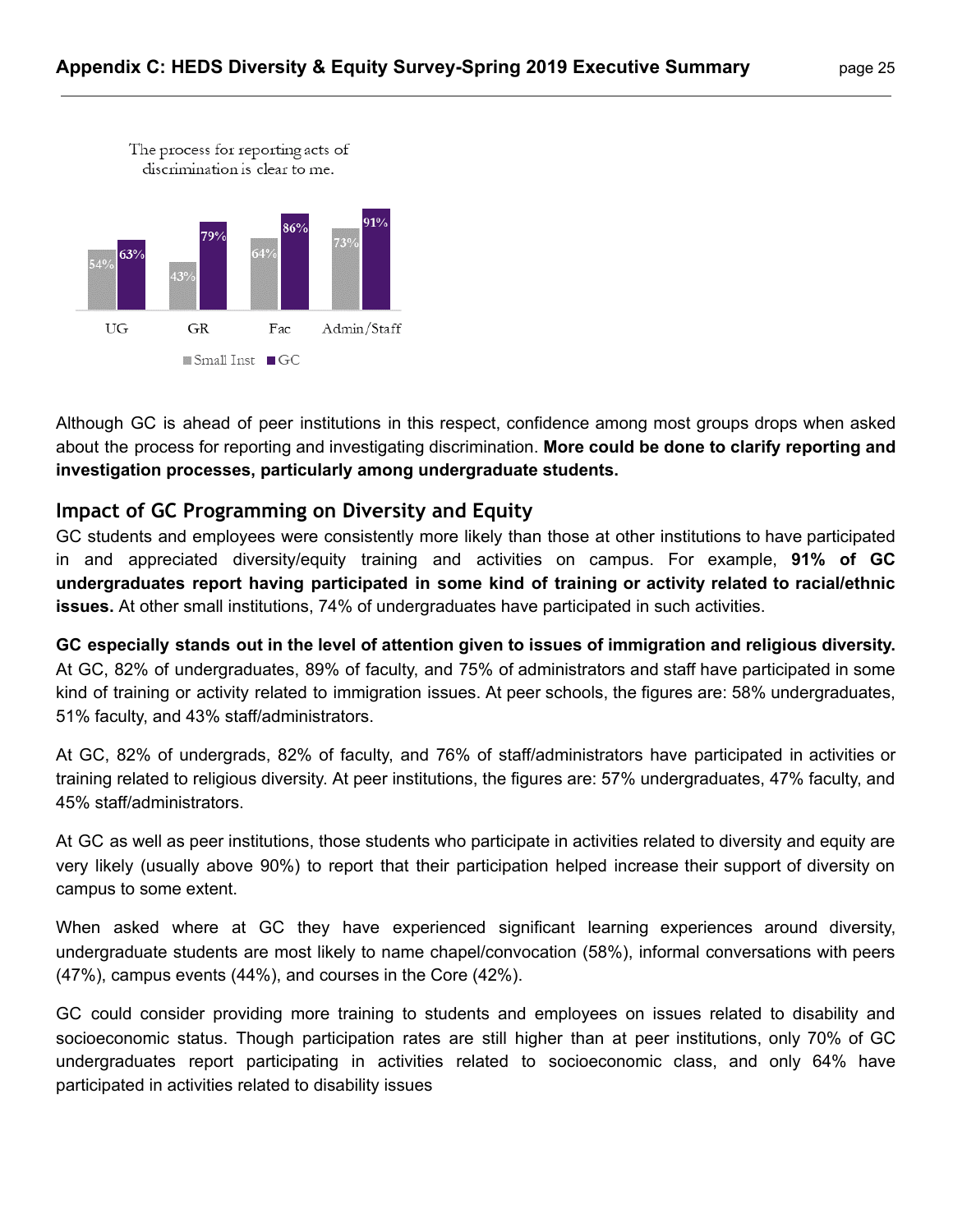#### **Appendix D: Demographic Change <b>by a contract of the Change** page 26

Goshen College experienced substantial demographic change in the first two decades of the Twenty-First Century with significant implications for diversity, equity and inclusion. In this section, we draw on statistical data collected by the administration at Goshen College as a way of accounting for changes in the diversity context on campus. It is quantitative data and is by no means the only way to account for diversity but it does provide a useful backdrop for thinking about some of the themes related to equity and inclusion that we report on. The most visible change has been in the racial and ethnic profile of the student body but there have also been changes in the religious and socioeconomic composition of the campus, in the geographic origin of the student body, in the proportion of students who are athletes and in the residential status of the student body.

For most of Goshen College's history, it has been a majority white and majority Mennonite community. It still is, but particularly among the student body there have been some dramatic changes. Between 2007 and 2019 the students identifying as white decreased from 82 percent to 56 percent and students identifying as Mennonite decreased from 59 percent to 28 percent of the student body. Concurrently, since the turn of the century, the percent of students identifying as something other than white USAmericans has grown from 16 percent in 2000 to 43 percent in 2018. Most of this change can be accounted for by the dramatic growth in the percent of students identifying as Hispanic, which increased from 6 percent of the student body in 2007 to 25 percent of the student body in 2019. Other racial and ethnic groups saw only very small changes. African Americans increased from 2 percent to 4 percent of the population, followed by Asians (1%-3%) and finally, international students became a smaller proportion of the population during this period, falling from 10 percent in 2000 to 8 percent in 2019. Taking race and ethnicity as a measure of diversity, we can say that GC is a more diverse place than it was ten or twenty years ago by which we mean that, as a proportion of the population there are more Latinx students, fewer white students and a small but steady population of African Americans, Asian Americans, and international students.

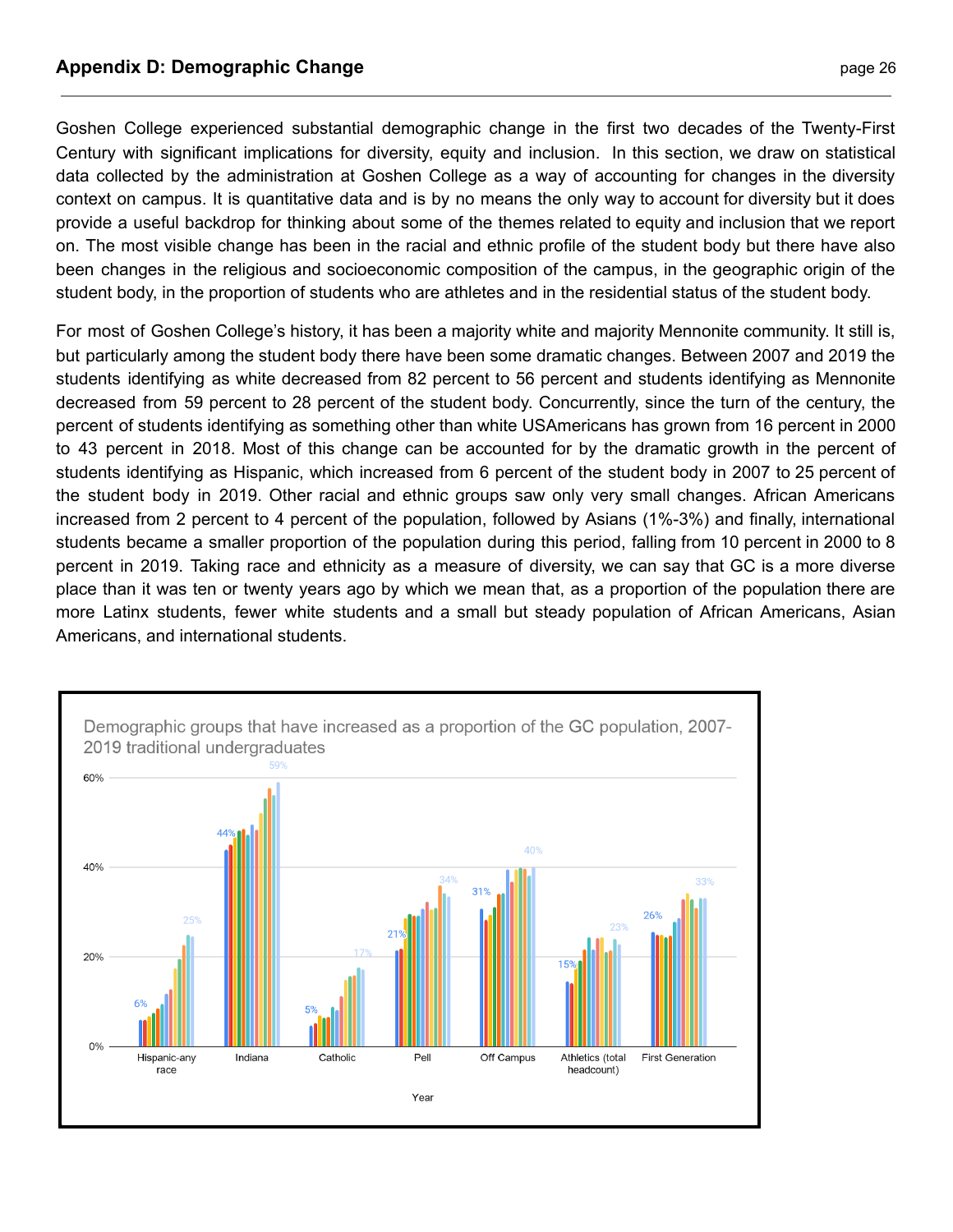#### **Appendix D: Demographic Change <b>by a contract of the Change** page 27

Diversity has many dimensions beyond racial and ethnic identity and not all of them are easy to track with demographic data, but there are at least five other demographic trends with meaningful implications for DEI at Goshen College. The first is a trend toward a more local point of origin for our students. In 2019, GC is more Indiana-local than it was in 2007. Today 59 percent of traditional undergraduates come from Indiana as compared to 44 percent in 2007. Secondly, the religious profile of the student body has changed. We have already noted that the proportion of Mennonites has decreased to about one quarter of the population but approximately 76 percent of the student body identifies with a religious tradition and, in particular, Catholics now represent almost a fifth (17%) of the population, up from five percent in 2007. Third, today Goshen College is serving a larger proportion of students from lower socioeconomic backgrounds. The best indicator of this socioeconomic status is the percent of Pell Grant recipients on campus. For the total student population (traditional undergraduates, adult and continuing education students, graduate students) the numbers have increased from 21 percent in 2007 to 29 percent in 2019 and looking just at the traditional undergraduate population the increase is from 21 percent to 34 percent. A less robust, but connected indicator of this change is the growth of first generation students who accounted for 37 percent of the overall student population and 33 percent of the traditional undergraduate population in 2019. Fourth, more students are commuting to campus than have in the past. Fifty percent of all students enrolled at GC today are living off campus as compared to 35 percent in the mid 2000s. This trend is less dramatic, but still evident among traditional undergraduates, 40 percent of whom were living off campus in 2019. Finally, a larger proportion of the student body is involved in athletics than was the case in the mid 2000s. In 2019 almost a quarter (23%\*) of traditional undergraduates participated in a collegiate sport compared to fifteen percent in 2007.

These changes have occurred predominantly among the student body but are also evident among employees. The types of employees at Goshen College include administrative faculty, teaching faculty, professional staff, staff and temporary employees. The largest change in these groups is a decrease in the number of staff. Staff, defined as hourly employees, decreased from 31 percent to 15 percent of the employee population from 2001-2018.Some of this decline in the number of staff may be accounted for by the creation, in 2013 of a new category titled "temporary employees", which accounted for almost ten percent of all employees by 2019. The number of teaching faculty remained fairly stable during this period at around one third of the total employee population. Administrative faculty also hovered around one third of the employee population with a small increase during the years of the Lilly Grant from 2007-2014. The number of professional staff increased slightly from 31 (9%) in 2001 to 39 (13%) in 2018.

There was very little change in the racial and ethnic composition of GC employees between 2000 and 2018. Whites made up a vast majority of this population, decreasing slightly from 91 percent in 2001 to 84 percent in 2019. There was some growth in the number of Hispanic employees. This population grew from 4 percent at the turn of the century to 8 percent by 2019. All other groups hovered at or below 4 percent of the employee population. While GC Reports does not break down each segment of the employee population, there is some evidence that there has been more change in the racial composition of administrative faculty and staff than among teaching faculty. For example, 100 percent of full time teaching faculty were white in 2001 and 92 percent were white in 2019 in contrast to administrative faculty and staff for whom the respective numbers are 88 percent and 79 percent.

Perhaps the greatest change among employees was change in the religious composition of this group. By 2019, Conservative Protestants (10%) and Mainline Protestants (9%) accounted for almost 20 percent of the employees and Catholics represented an additional 5 percent. Mennonites, who accounted for 55 percent of employees in 2001 decreased to 46 percent in 2019. This change was particularly evident among full time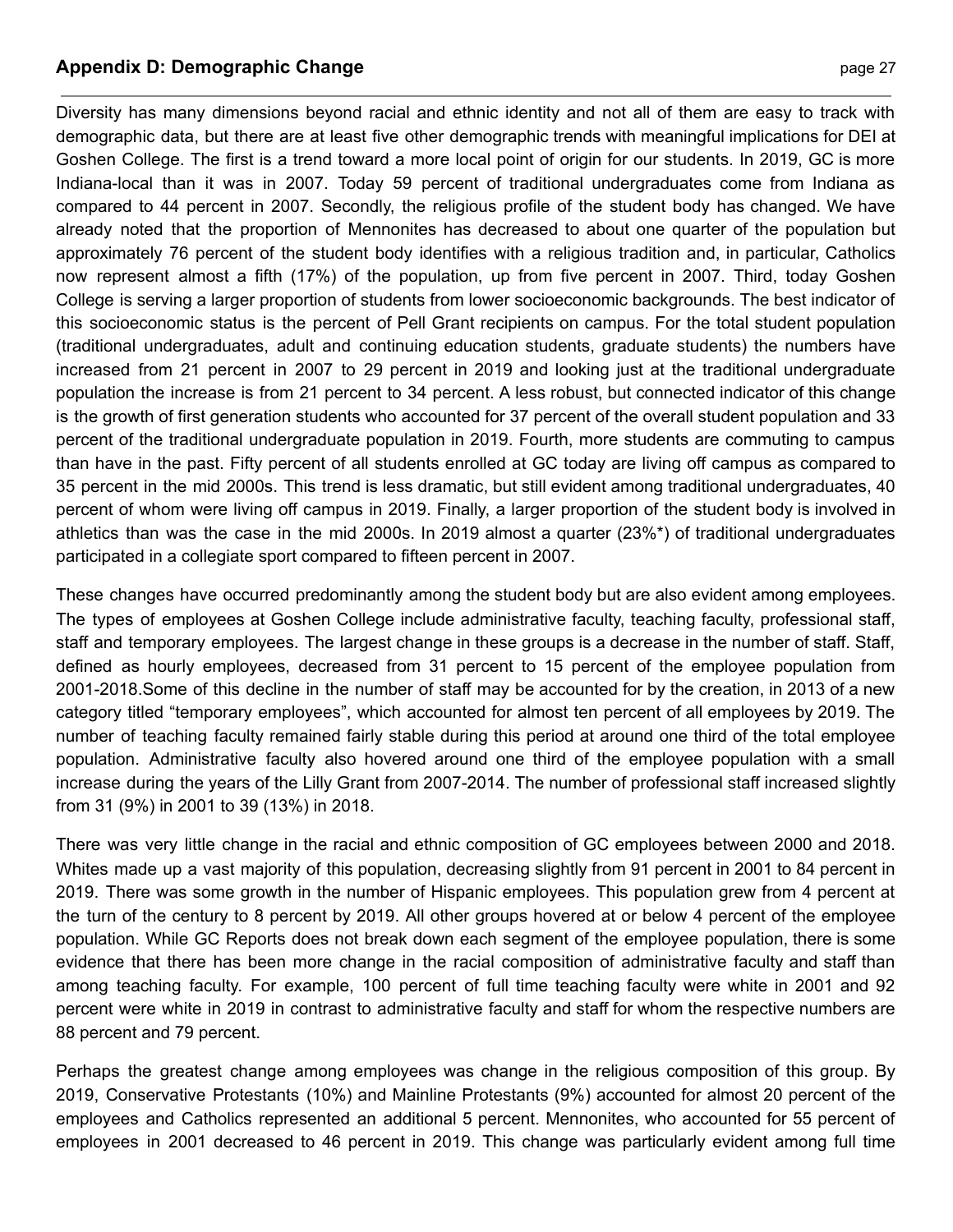teaching faculty who went from 78 percent Mennonite to 57 percent. Throughout this period, the second largest religious group after Mennonites has been "unknowns."